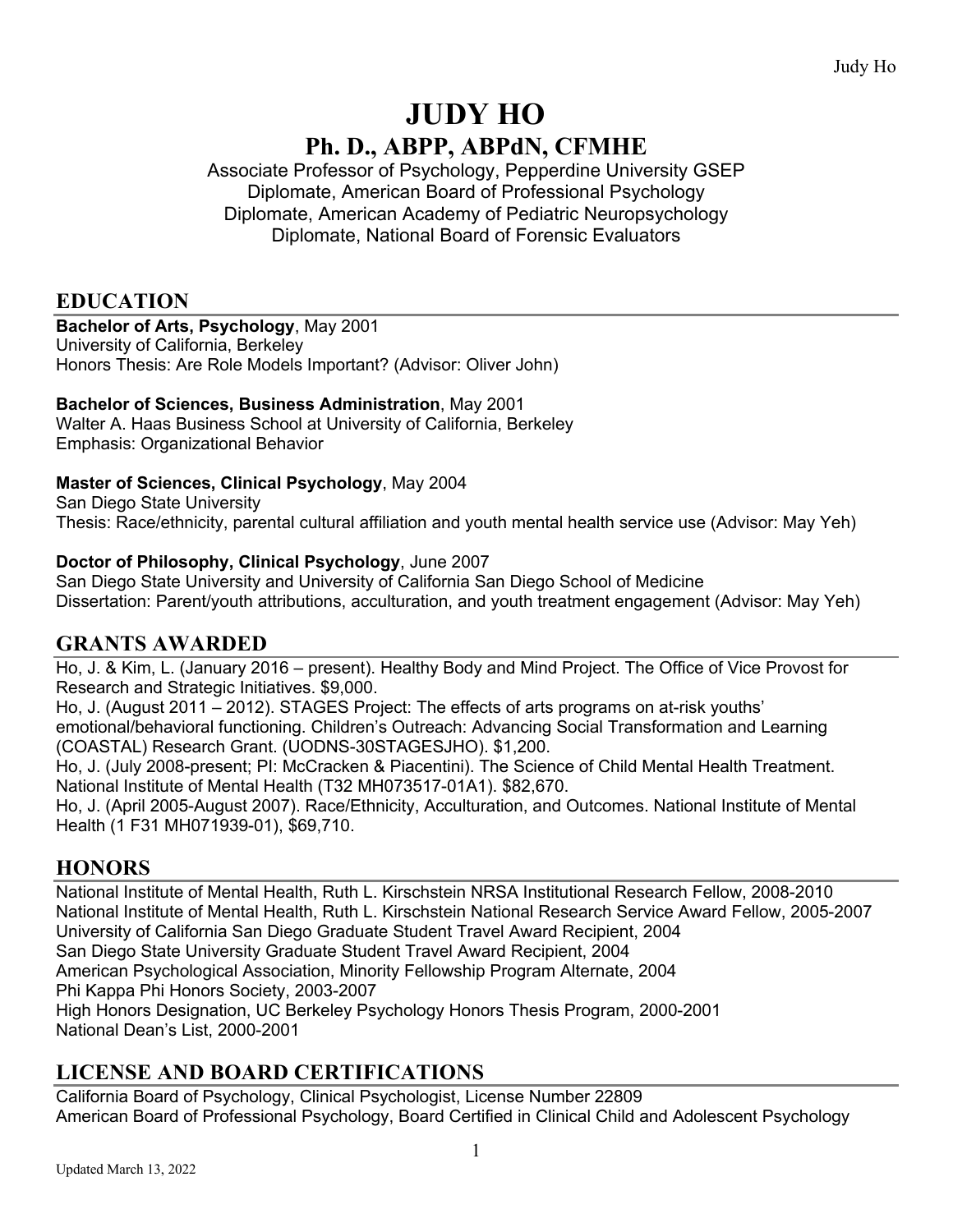American Board of Pediatric Neuropsychology, Board Certified Pediatric Neuropsychologist National Board of Forensic Evaluators, Board Certified Forensic Mental Health Evaluator

### **PUBLICATIONS**

*Published Manuscripts*

Dubrow, M. & Ho, J. (2021). I'll Give It to You Straightish: What Your Teen Wants You to Know. Flashpoint Publications.

Ho, J. (2019). Stop Self Sabotage: Six Steps to Unlock Your True Motivation, Harness Your Willpower, and Get Out of Your Own Way. Harper Wave, an imprint of Harper Collins, New York, NY.

Ho, J., Moss, N., & Yeh, M. (2014). Assessment of Childhood Behavioral Disorders. In L. T. Benuto, N. Thaler, & B. D. Leany (Eds.), *Guide to Psychological Assessment with Asian Americans.*

Ho, J., Moss, N., & Yeh, M. (2014). Special Considerations. In L. T. Benuto, N. Thaler, & B. D. Leany (Eds.), *Guide to Psychological Assessment with Asian Americans.*

Ho, J. (Ed.) (2013). *Immigrants: Acculturation, Socioeconomic Challenges and Cultural Psychology*. New York, NY: Nova Publishers.

Ho, J., Rogers, G., & Anderson, K. (2013). African Immigrants: Mental Health Status and Barriers in Professional Mental Health Service Use. In Ho, J. (Ed.). *Immigrants: Acculturation, Socioeconomic Challenges and Cultural Psychology*. New York, NY: Nova Publishers.

Barton, J., Kaplan, A., Moss, N., Ho, J. (2013). Corporal Physical Punishment Today: The History, Effect and Long-Term Implications. In Castro, N. (Ed.), *Psychology of Punishment: New Research.*

Yeh, M., Aarons, G.A., Ho, J., Leslie, L., McCabe, K., & Hough, R.L. (2013). Parental Etiological Explanations and Longitudinal Medication Use for Youths with Attention Deficit Hyperactivity Disorder. Administration and Policy in Mental Health.

Ho, J., Lau, A., Yeh, M., McCabe, K. (2012). Perceptions of the acceptability of parent training among Chinese immigrant parents: Contributions of cultural factors and clinical need. *Behavior Therapy.*

Ho, J., & Daniels, S. (2011). Acculturation and mental health care for Latino and Asian youth. In T. M. Johnson (Ed.), *Acculturation: Implications for Individuals, Families, and Societies.* Nova Science Publishers: Hauppauge, NY.

Ho, J., McCabe, K., Yeh, M., & Lau, A. (2009). Evidence-based treatments for conduct disorder among ethnic minorities. In R. C. Murrihy, A. D. Kidman, & T. H. Ollendick (Eds.), *Clinical Handbook of Assessing and Treating Conduct Problems in Youth* (p. 455-488). Springer Publishing: New York, NY.

Ho, J., Yeh, M., McCabe, K., & Hough, R. L (2006). Parental cultural affiliation and youth mental health service use. *Journal of Youth and Adolescence, 36*, 529-542.

Ho, J., Liang, J., Martinez, J., Huang, C., & Yeh, M. (2006). Racial and ethnic disparities in mental health care for youth. In E. V. Metrosa (Ed.), *Racial and Ethnic Disparities in Health and Health Care* (p. 149-204). Nova Science Publishers: Hauppauge, NY.

Yeh, M., Forness, S., Ho, J., McCabe, K., & Hough, R. L. (2004). Parental etiological explanations and disproportionate racial/ethnic representation in special education services for youth with emotional disturbance, *Behavioral Disorders, 29*, 348-358.

### *Unpublished Treatment Manuals and Manuscripts*

Ho, J. et. al. (2017). Nutritional and Psychoeducational Support for parents (NAPS) Psychoeducation Manuals. Ho, J. et al. (2015). Psychoeducational Program for School-Aged Families and Educators (PEP4SAFE) Parent and Teacher Psychoeducation Manuals.

Ho, J. et. al. (2012). Students in Theater arts Advancing Psychological, Educational, and Social functioning (STAGES) Summer Program for At-Risk Children in JUMP START.

Ho, J., et al. (2012). Students in Theater arts Advancing Psychological, Educational, and Social functioning (STAGES) Social Skills Program for At-Risk Children and Families.

Ho, J. et al. (2011). Students in Theater arts Advancing Psychological, Educational, and Social functioning (STAGES) Storytelling Program.

### *In Review and In Preparation Manuscripts*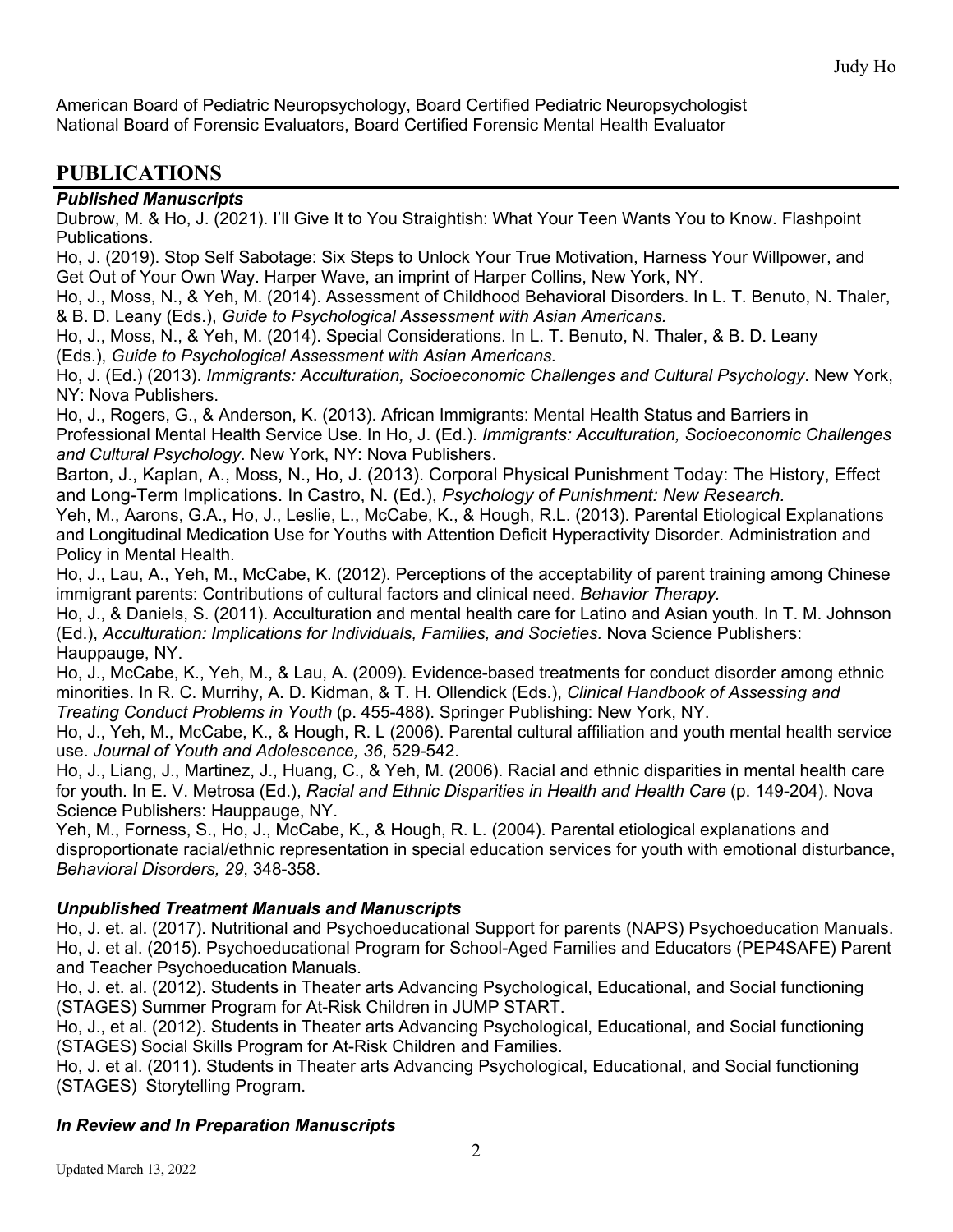Ho, J. (in preparation). The Rules of Attachment.

Rogers, G., Ho, J., Brooks, L., and Naman, K. (in preparation). Examining therapists' perceptions of barriers to treatment with youth and their families: A mixed methods study.

Brooks, L., Ho, J., Rogers, G., and Naman, K. (in preparation). Examining therapists' perceptions of strategies for overcoming barriers to treatment with youth and their families.

Blum, E., Rogers, G., & Ho, J. (in review). Juvenile Justice: Effectiveness of three rehabilitation techniques on juvenile offenders.

Huang, C. Y., Ho, J., Yeh, M., Chavira, D. A., & Hough, R. L. (in preparation). Examining the relationship among acculturation, beliefs about causes, and mental health service use.

Palacio, N., Janulaitis, D., Cale, E. J., & Ho, J. (in review). Exploring learning styles in the classroom and their effects on youth problematic behaviors.

Ho, J., Cale, E. J., Palacio, N., and Janulaitis, D. (in preparation). The impact of a curriculum-integrated performance arts program on at-risk youths' emotional/behavioral and social functioning.

### **SELECTED CONFERENCES/PRESENTATIONS**

Ho, J. (May 12, 2022). Wellness and Thriving. Constellation Brands Annual Conference.

Ho, J. (April 7, 2022). What's Your Personality Type? Ways to work and play better. Ingram Micro Staff Conference.

Ho, J., Kittleson, K. (April 5, 2022). The Impacts and Improving Your Life and Professional Performance. Amazon Staff Conference.

Ho, J. (March 28, 2022). What's Your Type: How to Use Your Strengths to Improve Your Communication and Performance. Costa Mesa Sanitization District Staff Conference.

Ho, J., Kittleson, K. (March 8, 2022). Imposter Syndrome and Mental Wellness. Vendavo Staff Conference.

Ho, J. (October 13, 2021). Wellness Webinar. Soundcloud Staff Conference.

Ho, J. (May 19, 2021). LVMH Mental Health Awareness Seminar.

Ho, J. (May 17, 2021). Beating Physician Burnout: New Insights and Strategies to Promote Resilience. Hoag Medical Center Physician Meeting.

Ho, J. (May 11, 2021). Self-Care and Wellness: How to Pivot and Thrive in the Current Environment. GHJ Women's Empowerment Committee.

Ho, J. (April 7, April 28, May 19, 2021). Raising Resilient Girls 3-Part Series. Girl Scouts of Greater Los Angeles.

Ho, J. (April 10, 2021). Warning Signs of Abusive Relationships and Evidence-Based Strategies for Healing from Trauma. Trauma Recovery Summit.

Ho, J. (February 1, 2021). What's Your Type? Harnessing Your Strengths to Live Your Best Life. Virtual Women's Expo.

Ho, J. (October 16, 2020). What's Your Type? Building Strength Together. Asian Real Estate Association Virtual Convention.

Ho, J. (October 10, 2020). Stop Self-Sabotage. The Hearth World Mental Health Day Virtual Conference.

Ho, J. (August 16, 2020). Stop Self-Sabotage. Face It Virtual Conference.

Ho, J. (July 7, 2020). Preserving Mental Health Resilience and Coping During the Covid-19 Pandemic and Beyond at Kaiser Downey. Downey, CA.

Ho, J. (July 1, 2020). Building Resilience and Reducing Burnout During Stressful Times. Ticketmaster/LIVE Nation Mental Health Awareness Talk. Los Angeles, CA.

Ho, J. (June 30, 2020). Beating Burnout: New Insights and Strategies to Promote Resilience. Virtual Workshop for LiveNation and Ticketmaster.

Ho, J. (June 17, 2020). The Kaleidoscope of Available Treatments: A Primer on Well-Known Interventions and Lesser Known Alternatives. National Alliance of Mental Illness By the Beach. Malibu, CA.

Ho, J. (June 9, 2020). Burnout Recovery for Your Personality Type. Grand Rounds Speaker at Kaiser West Los Angeles. West Los Angeles, CA.

Ho, J. (April 24-26, 2020). *Beating Burnout: New Insights and Strategies to Promote Resilience*. Invited Speaker at the American Academy of Pediatric Neuropsychology Annual Conference, Las Vegas, NV. Ho, J. (February 9, 2020). *Burnout Busters for Your Personality Type*. Keynote Speaker at the Parents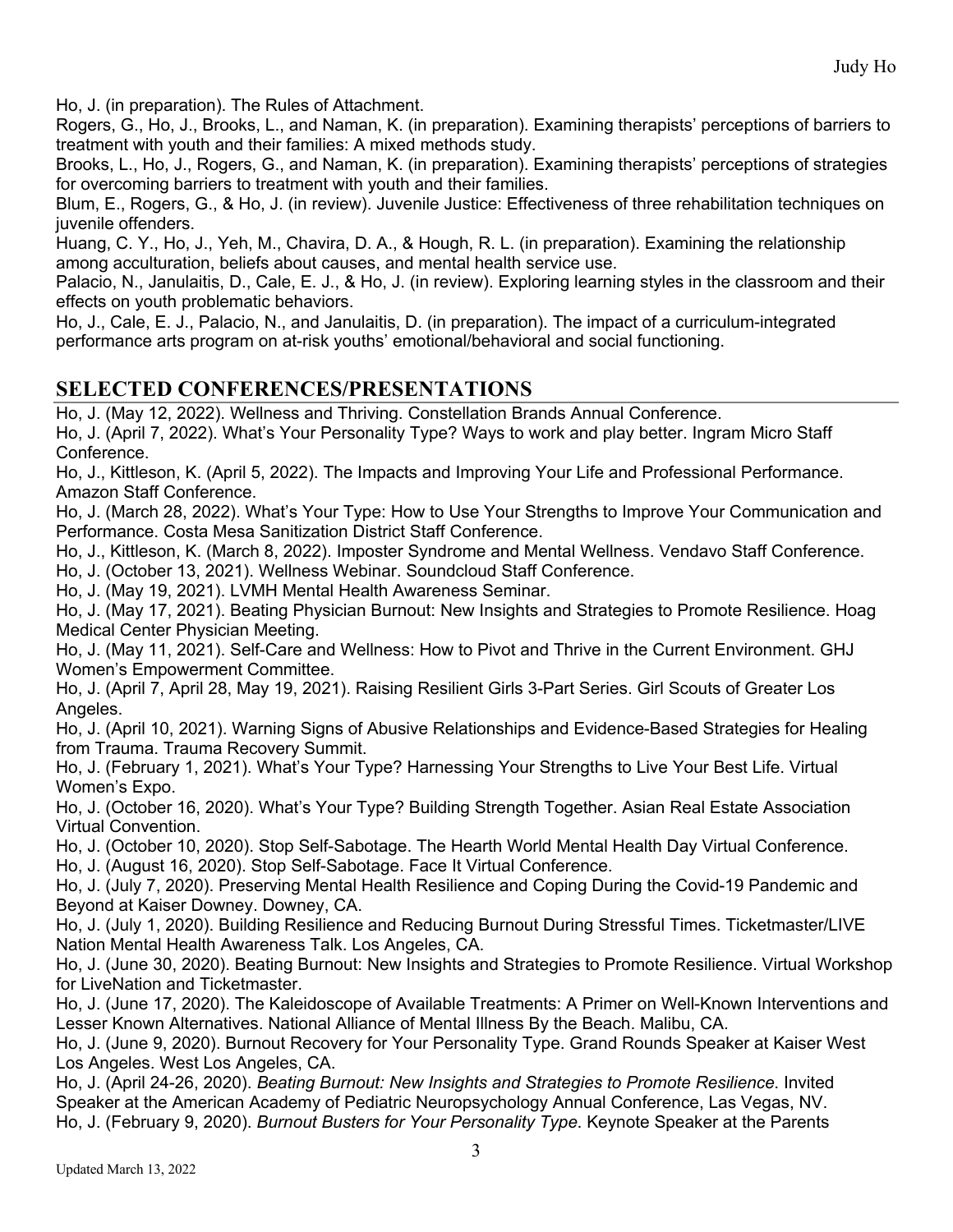Working for Children Luncheon. Los Angeles, CA.

Ho, J. (February 4, 2020). *The Science of Self-Care*. Featured Speaker at The Gift of Self-Care Conference. Malibu, CA.

Ho, J. (January 30, 2020). *Unlock Your Motivation and Harness Your Willpower*. Keynote Speaker at Manatt Women's Initiative Summit. Culver City, CA.

Ho, J. (January 25, 2020). *Self-Care for Your Personality Type*. Featured Speaker at GirlTalk Festival. Newport Beach, CA.

Ho, J. (November 19, 2019). *How to stop self-sabotaging your goals*. Keynote Speaker at A New Time to Define Women's Leadership: Annual Women's Leadership Luncheon, Malibu, CA.

Ho, J. (October 30, 2019). *Reducing Burnout Among Caregivers*. Invited Featured Speaker at the Twenty-Second Annual Sarnat Symposium, Encino, CA.

Ho, J. (October 19, 2019). *Burnout and Wellness Among Physicians*. Invited Featured Speaker at Kaiser Permanente's Annual Women in Medicine Conference. Downey, CA.

Ho, J. (June 29, 2019). *No More Drama: Making Your Workplace Relationships Work*. Invited Speaker at Girlboss Rally LA, Los Angeles, CA.

Ho, J. (February 27, 2019). *Burnout Busters for Your Personality Type*. Keynote Speaker at Master the Disaster Annual Conference for First Responders, Ventura, CA.

Ho, J. (October 2, 2018). *Lighting the Way*. Keynote Speaker at Women's Leadership Luncheon. Malibu, CA. Lawford, C. K., Klein, D., Ho, J., Scholz, R., Fong, T., Scholz, R., & Garbe, K. (August 28, 2018). Fact or Fiction: The Truth About Addiction. Panel Presentation for Milestones Addiction Series. Agoura Hills, CA. Mirbod, V., Duarte, J., Ho, J., & Kim, L. (April 27, 2018). NAPS: Development and Pilot of the Nutritional And Psychosocial Support Program. Poster Presentation at the 2018 Western Psychological Association Annual Meeting in Portland, OR.

Ho, J. (November 14, 2017). *Cognitive Injury and Addiction*. Featured Speaker at the Costa Mesa Providers Conference sponsored by Constellation Behavioral Health. Costa Mesa, CA.

Ho, J. (September 21, 2017). *The Triple Threat: Assessment Techniques for Clinicians Working with Complex Cases of Multiple Diagnoses*. Featured Speaker at The Innovator's Dilemma Conference sponsored by Constellation Behavioral Health. Chicago, IL.

Ho, J. (August 28, 2017). *Media, Social Comparisons, and Self-Esteem in Young Women*. Featured Speaker at Press Conference sponsored by TREsemme. New York, NY.

Ho, J. (July 26, 2017). *Addiction, the Brain, and Neuropsychological Findings*. Keynote presented at the Women's Association for Addiction Treatment Monthly Meeting in Malibu, CA.

Ho, J. (July 2016). *Teaching to Your Personality*. EdTalk presented at the 2016 California Teachers Summit. Los Angeles, CA.

Ho, J. (April 2016). *Living a Values-Based Life*. Featured Speaker at Pepperdine University's Women and Lifelong Learning Seminar Series. Los Angeles, CA.

Ho, J. (February 2015). *Keynote: Your Career, Your Story*. Keynote Speaker at the 2015 Pepperdine University Annual Career Week. Los Angeles, CA.

Ho, J. (May 2014). *Benefits of Psychological Testing in diagnosing and treating disruptive physicians and in promoting recovery and relapse prevention*. Special Speaker Series presented at the Riverside County Medical Association Annual Meeting. Riverside, CA.

Ho, J. (April 2014). *Keynote Address to Women in Science*. Keynote Speaker at the 2014 Orange County Graduate Women in Science Annual Conference. Irvine, CA.

Ho, J. (November 2013). *Original Music Contribution to Mirrors of the Mind 2: The Psychotherapist as Artist*. Presented at the Los Angeles County Psychological Association Art Exhibition, Los Angeles, CA. Ho, J. (October 2013). *Innovation, Tradition, and Identity*. Panel Speaker at the Pepperdine Faculty Conference, Westlake Village, CA.

Blum, E., Rogers, G., & Ho, J. (October 2013). *Juvenile Justice: Effectiveness of Three Rehabilitation Techniques on Juvenile Offenders*. Poster Presented at the Los Angeles County Psychological Association Annual Meeting, Culver City, CA.

Cencirulo, J., Brooks, L., & Ho, J. (October 2013). *The Relationship Between Self-Efficacy and Theater: Where We Are*. Poster Presented at the Los Angeles County Psychological Association Annual Meeting, Culver City, CA.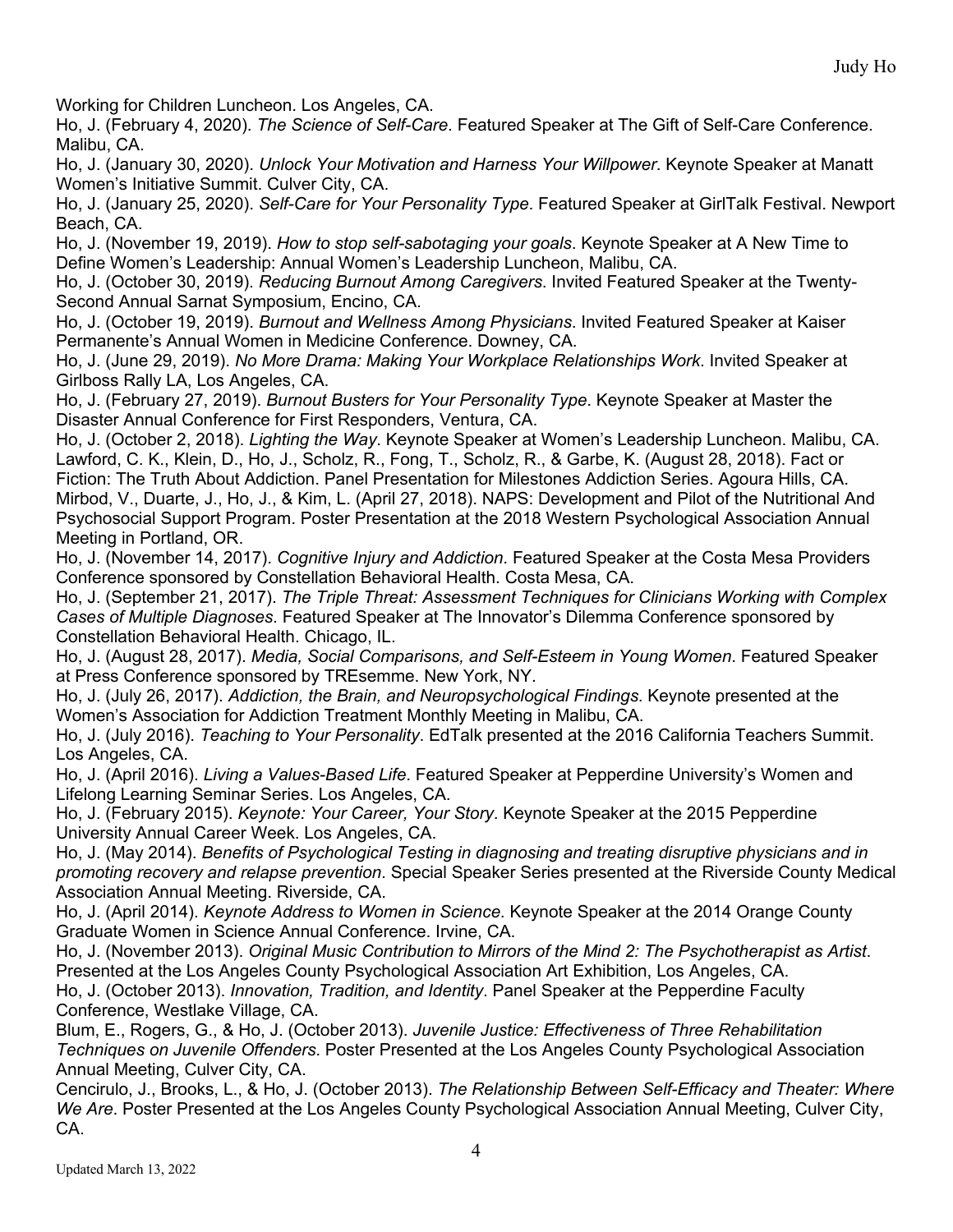Cale, B., Palacio, N., & Ho, J. (March 2013). *Juvenile Offenders: A Review of Gender Differences in Mental Health and Treatment Effectiveness*. Poster presented at the American Psychology-Law Society (Division 41, American Psychological Association) Annual Meeting, Portland, OR.

Brown, T. E., Ho, J., Tsong, Y., Moss, N., Cale, E. J. (October 2012). *Effectiveness of community implementations of Parent-Child Interaction Therapy (PCIT): A meta-analysis*. Paper presented at the International Organization of Social Sciences and Behavioral Research Annual Meeting, Las Vegas, NV. Brown, J., Nguyen, H., Tooley, E., Rouault, R., Ho, J., Cale, B., Janulaitis, D., & Moss, N. (October 2012). *Implementing a Curriculum-Based Performance Arts/Social-Skills Building Program for At-Risk Yout*h. Workshop presented at the International Organization of Social Sciences and Behavioral Research Annual Meeting, Las Vegas, NV.

Barton, J. D., Anderson, K., Rogers, G., & Ho, J. (October 2012). *Developing an educational program to increase parental motivation and youth engagement in mental health treatment*. Paper presented at the International Organization of Social Sciences and Behavioral Research Annual Meeting, Las Vegas, NV. Kirby, J., & Ho, J. (October 2012). *Advancing the Case for Mindfulness-Based Training with Athletes*. Poster Presented at the Association for Applied Sports Psychology Annual Meeting.

Ho, J. (September 2012). Clinical Interventions for the Aging Population. Seminar Series presented to Los Angeles Department of Mental Health (LADMH), Los Angeles, CA.

Ho, J. (August 2012). *Challenges of Disseminating Manualized Cognitive-Behavioral Therapy in Two Urban Communities*. Paper presented as part of a symposium entitled *Square Pegs in Round Holes?: Challenges of Evidence-based Practice in Diverse Urban Communities* (Chair: Harrell, S.). Symposium accepted for presentation at American Psychological Association Annual Meeting, Orlando, FL.

Rouault, R., Ho, J., Kirby, J., Palacio, N., & Zopel, W. (May 2012). Problem Behaviors in Kinesthetic Learners. Poster Presented at the Association for Psychological Science Annual Meeting, Chicago, IL.

Ho, J. (April 2012). *The impact of a curriculum-integrated performance arts program on at-risk youths' emotional, behavioral, and social skills functioning*. Paper presented as part of a symposium entitled *Social Skills, Self-Esteem, and Learning Styles in a Diverse Sample of At-Risk Youth: Correlates of Emotional/Behavioral Problems (Chair: Ho, J.)*. Symposium accepted for presentation at Western Psychological Association Annual Meeting, San Francisco, CA.

Ho, J., Palacio, N., Cale, E., & Janulaitis, D. (February 2012). *The STAGES Project: Implementing a creative program for social skills development in at-risk youth*. Interest Group Meeting presented at the Southeastern Psychological Association Annual Meeting, New Orleans, LA.

Janulaitis, D., Ho, J., Cale, E., & Palacio, N. (February 2012). *How are you interacting? Parental views on youths' social skills development and implications for behavioral functioning*. Paper presented at the Southeastern Psychological Association Annual Meeting, New Orleans, LA.

Ho, J., Cale, E., Palacio, N, & Janulaitis, D (2011). *The impact of a curriculum-integrated performance arts program on at-risk youth*. Paper presented at the International Organization of Social Sciences and Behavioral Research Annual Meeting, Las Vegas, NV.

Cale, E., Palacio, N., Janulaitis, D., & Ho, J. (2011). *Investigating parent-youth agreement:*

*The effects of report discrepancy on problematic behaviors*. Paper presented at the International Organization of Social Sciences and Behavioral Research Annual Meeting, Las Vegas, NV.

Palacio, N., Janulaitis, D., Cale, B., & Ho, J. (2011). *Exploring learning styles in the classroom and their effects on problematic behaviors*. Paper presented at the International Organization of Social Sciences and Behavioral Research Annual Meeting, Las Vegas, NV.

Ho, J. (2011). *Engagement strategies for families in therapy*. Poster presented at the Western Psychological Association Annual Meeting, Los Angeles, CA.

Ho, J. (2010). *Perceptions of the acceptability of Parent Management Training among immigrant Chinese parents*. Lecture presented at the UCLA Department of Psychiatry Fellow Meeting, Los Angeles, CA. Ho, J., Zima, B., Bussing, R., & Tang, L. (2009). *Parental ADHD knowledge, medication and counseling treatment acceptability, and ADHD service use among African American, Latino, and Caucasian families*. Poster presented at the American Academy Child and Adolescent Psychiatry Annual Meeting, Honolulu, HI. Ho, J. (2007). *Clinical Perspective*: *Eating Disorders.* Lecture presented at San Diego State U., San Diego, CA. Ho, J. (2007). *Working with ethnically diverse patients in psychotherapy*. Lecture/workshop presented at University of California, San Diego, Department of Psychiatry, La Jolla, CA.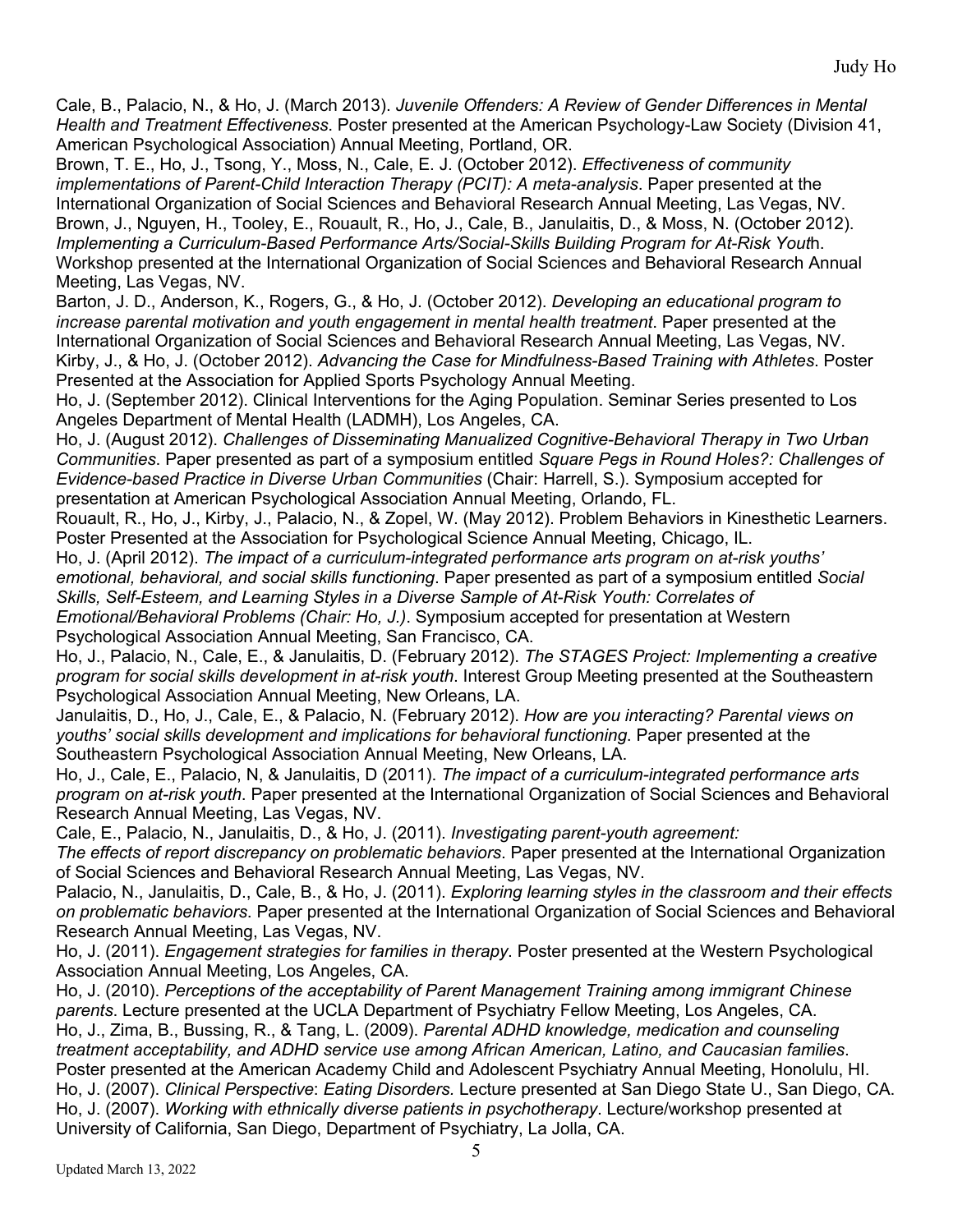Ho, J. (2007). *Innovative treatments for eating disorders*. Lecture/workshop presented at University of California, San Diego, Department of Psychiatry, La Jolla, CA.

Ho, J., & Rockwell, R. (2006). Eating *Disorders: Current research and treatment*. Lecture presented at San Diego State University, San Diego, CA.

Ho, J. (2006). *Eating Disorders: An introduction and what you can do to help*. Lectures/workshops presented at various secondary schools, San Diego, CA.

Huang, C., Ho, J. Liang, J., Martinez, J., Yeh, M., & Hough, R. (2006). *Examining the relationship between acculturation, beliefs about causes, and mental health service use*. Poster presented at the Western Psychological Association Annual Meeting, Palm Springs, CA.

Martinez, J., Yeh, M., Ho, J., Huang, C., Liang, J., & Hough, R. (2006). *An exploration of service types, race/ethnicity, and mental health treatment outcomes for children with mental health disorders*. Poster presented at the Western Psychological Association Annual Meeting, Palm Springs, CA.

Ho, J., McCabe, K., & Yeh, M. (2005). *Cultural issues in mental health services for Latino youth and evidencebased treatment for Mexican-American families with pre-schoolers with behavior disorders*. Lecture/Workshop presented at the Latino Social Work Network Annual Meeting, San Diego, CA.

Ho, J., Yeh, M., & Hough, R. (2005). Race/ethnicity, acculturation and outcomes for children. Poster presented at the Western Psychological Association Annual Meeting, Portland, OR.

Ho, J., Yeh, M., & Hough, R. (2005). *Race/ethnicity, culture, and mental health services and outcomes for children*. Poster presented at the American Psychological Society Annual Meeting, Los Angeles, CA. Ho, J., Yeh, M., McCabe, K., & Hough, R. (2004). *Race/ethnicity, parental cultural affinity, and mental health services for children*. Poster presented at the American Psychological Association Meeting, Honolulu, HI. Ho, J. (2001). *Are role models important?* Lecture presented at UCB Psychology Meeting, Berkeley, CA.

## **RESEARCH EXPERIENCE**

08/15 present **Pepperdine University Graduate and Professional Schools Institutional Review Board,**  *Chair*

Develop initiatives and actions to ensure federal compliance and IRB independence; establish efficient, organized, systematic, and thorough reviews, and oversee strategic plans to accomplish these goals for all four of Pepperdine's Graduate Schools (Graduate School of Education and Psychology, Graziadio School of Business and Management, School of Law, and School of Public Policy). Promote a culture consistent with the objectives of Pepperdine's Human Research Protection Program (HRPP), with special emphasis on the respect for and protection of individuals participating in research at the University. Strengthen the protection of research participants by ensuring the proper review, approval, disapproval or determination of exemption from further review of research protocol submissions to the IRB. Preside over meetings of the fully convened IRB and ensure that the IRB carries out its duly authorized responsibilities as required by federal regulations, ethical principles, state laws and University policy. Review and approve protocol submissions that qualify for expedited and exempt review pursuant to federal regulations, ethical principles, state laws and University policies, or delegate such authority to a qualified and experienced IRB member to conduct such review and approval. Ensure membership of the IRB Board is recruited, appointed, trained, and oriented such that the IRB is duly qualified to fulfill its obligations to review, require modifications to, approve (or disapprove) research protocols that represent the breadth of research submitted to the IRB by Pepperdine researchers. Develop and implement Pepperdine's Human Research Protection Program (HRPP) policies and procedures. Confer as a liaison between the HRPP and the University research community to promote communication and understanding of the concerns of the IRB, the research community and other HRPP partners. Direct reports related to safety, noncompliance, unanticipated problems in research and adverse events are reviewed, attended to and reported pursuant to federal regulations, state laws and University policy. Correspond to local and federal investigations relating to protocols and actions, as required. Led development towards IRB Independence by enacting policies and hiring and training personnel that encourage unbiased reviews and decision processes free of conflicts of interests and social influence. Originate and manage the IRB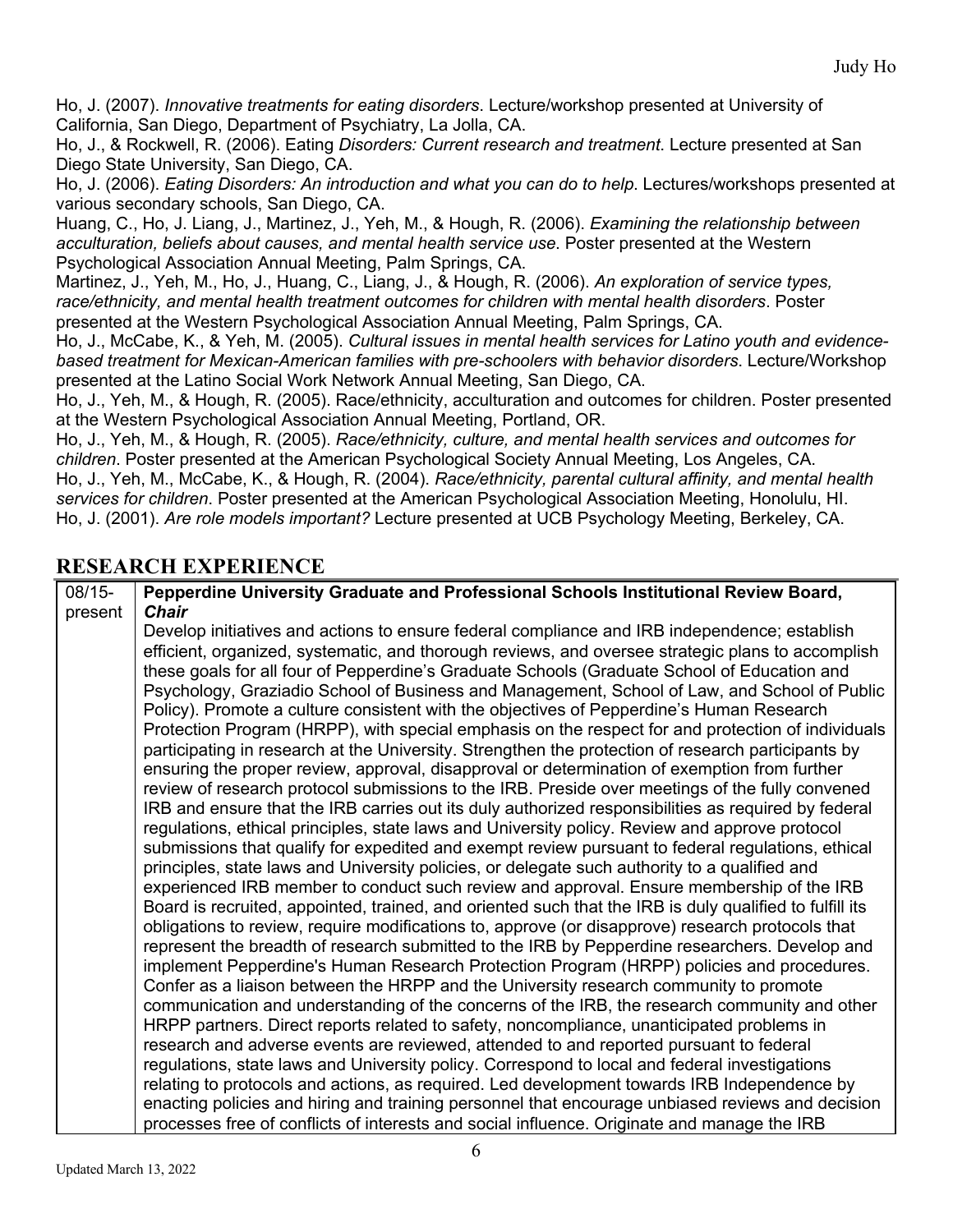|           | Continuing Education Program for faculty, research staff, students, and IRB Board Members.                                                                                                                                                                                                                                                                                                                                                                                                                                                                                                                                                                                                                                                                                                                                                                                                                                                                                                                                                                                                                                                                                                                                                                                                                                                                                                                                                                                                                                                   |
|-----------|----------------------------------------------------------------------------------------------------------------------------------------------------------------------------------------------------------------------------------------------------------------------------------------------------------------------------------------------------------------------------------------------------------------------------------------------------------------------------------------------------------------------------------------------------------------------------------------------------------------------------------------------------------------------------------------------------------------------------------------------------------------------------------------------------------------------------------------------------------------------------------------------------------------------------------------------------------------------------------------------------------------------------------------------------------------------------------------------------------------------------------------------------------------------------------------------------------------------------------------------------------------------------------------------------------------------------------------------------------------------------------------------------------------------------------------------------------------------------------------------------------------------------------------------|
| 08/10-    | <b>CREATE Lab, Principal Investigator</b>                                                                                                                                                                                                                                                                                                                                                                                                                                                                                                                                                                                                                                                                                                                                                                                                                                                                                                                                                                                                                                                                                                                                                                                                                                                                                                                                                                                                                                                                                                    |
| present   | Design, develop, and direct research projects to achieve the overarching goal of the CREATE                                                                                                                                                                                                                                                                                                                                                                                                                                                                                                                                                                                                                                                                                                                                                                                                                                                                                                                                                                                                                                                                                                                                                                                                                                                                                                                                                                                                                                                  |
|           | Lab, which is to improve the delivery of evidence-based mental health care to high need                                                                                                                                                                                                                                                                                                                                                                                                                                                                                                                                                                                                                                                                                                                                                                                                                                                                                                                                                                                                                                                                                                                                                                                                                                                                                                                                                                                                                                                      |
|           | populations in primary care, community mental health, and school based settings by develop and                                                                                                                                                                                                                                                                                                                                                                                                                                                                                                                                                                                                                                                                                                                                                                                                                                                                                                                                                                                                                                                                                                                                                                                                                                                                                                                                                                                                                                               |
|           | disseminate interventions that will enable youth and families from ethnically and demographically                                                                                                                                                                                                                                                                                                                                                                                                                                                                                                                                                                                                                                                                                                                                                                                                                                                                                                                                                                                                                                                                                                                                                                                                                                                                                                                                                                                                                                            |
|           | (especially low income sectors) diverse populations to have access to and utilize empirically-                                                                                                                                                                                                                                                                                                                                                                                                                                                                                                                                                                                                                                                                                                                                                                                                                                                                                                                                                                                                                                                                                                                                                                                                                                                                                                                                                                                                                                               |
|           | driven, effective care at various levels of intervention (universal, selective, and indicated). Lead                                                                                                                                                                                                                                                                                                                                                                                                                                                                                                                                                                                                                                                                                                                                                                                                                                                                                                                                                                                                                                                                                                                                                                                                                                                                                                                                                                                                                                         |
|           | 15-20 student research assistants each school year and collaborate with various community<br>partners to achieve lab goals.                                                                                                                                                                                                                                                                                                                                                                                                                                                                                                                                                                                                                                                                                                                                                                                                                                                                                                                                                                                                                                                                                                                                                                                                                                                                                                                                                                                                                  |
|           |                                                                                                                                                                                                                                                                                                                                                                                                                                                                                                                                                                                                                                                                                                                                                                                                                                                                                                                                                                                                                                                                                                                                                                                                                                                                                                                                                                                                                                                                                                                                              |
|           | Four ongoing projects are underway in various stages of development, data collection, data<br>analyses, and manuscript preparation. The first project, STAGES, which was the beneficiary of a<br>small Pepperdine-based grant (Coastal) focuses on improving emotional and behavioral<br>functioning in at-risk middle school students through the use of an artistic performance-based<br>summer program designed by this Principal Investigator. Collaborated with the Santa<br>Monica/Malibu Unified School District and implemented this program to over 160 academically<br>and/or behaviorally at-risk students over three consecutive summers (2011, 2012, 2013) after an<br>initial two-year development period (2009-2011), and collected baseline and follow-up data on the<br>students, their parents, and classroom teachers in two of the three years. The second project,<br>PARTY, focuses on identifying the factors that present barriers to receiving professional mental<br>health services in socio-demographically disadvantaged groups, and understanding the strategies                                                                                                                                                                                                                                                                                                                                                                                                                                               |
|           | that help these families to engage in needed treatment in order to prevent negative outcomes for<br>the individuals and society at large. Quantitative and qualitative data was collected from<br>community therapists in 2013. Data from both projects have been analyzed and interpreted, and<br>the results are in the process of dissemination through completed presentations and manuscripts<br>which have been submitted for review.                                                                                                                                                                                                                                                                                                                                                                                                                                                                                                                                                                                                                                                                                                                                                                                                                                                                                                                                                                                                                                                                                                  |
|           | The two most recent research projects naturally follows from the earlier two projects, and involves<br>the development of psychoeducational manuals designed for implementation with parents and<br>teachers in at-risk communities. The third project, PEP4SAFE, builds upon the work of the PARTY<br>Project. A manualized psychoeducational program for parents and teachers is currently being<br>finalized to educate them on common childhood emotional/behavioral problems, to teach<br>evidence-based techniques to modify behavior and address emotional difficulties in children, and<br>to educate these gatekeepers when problems require professional referral. Manuals have been<br>finalized and pilot studies are underway to assess the utility and effectiveness of this program.<br>The fourth project, NAPS, aims to improve health outcomes by supporting mental health in low-<br>income and high need women in LA County. Specifically, this project seeks to build a sustainable<br>infrastructure for delivering mental health support services to women in the Special Supplemental<br>Nutrition Program for Women Infants and Children (WIC). A cross-disciplinary service learning<br>program was developed in collaboration with PHFE-WIC with pilot testing commenced January<br>2017. Parent participants in the WIC program who have post-partum depression symptoms<br>received training in evidence-based support strategies based in Cognitive Behavioral Therapy<br>without additional financial burden. |
| $10/16 -$ | Constellation Behavioral Health, Residential Treatment Program Evaluation, Consulting                                                                                                                                                                                                                                                                                                                                                                                                                                                                                                                                                                                                                                                                                                                                                                                                                                                                                                                                                                                                                                                                                                                                                                                                                                                                                                                                                                                                                                                        |
| present   | Investigator                                                                                                                                                                                                                                                                                                                                                                                                                                                                                                                                                                                                                                                                                                                                                                                                                                                                                                                                                                                                                                                                                                                                                                                                                                                                                                                                                                                                                                                                                                                                 |
|           | Evaluated and critiqued year 1 pilot study methods, results, and discussion to strengthen and                                                                                                                                                                                                                                                                                                                                                                                                                                                                                                                                                                                                                                                                                                                                                                                                                                                                                                                                                                                                                                                                                                                                                                                                                                                                                                                                                                                                                                                |
|           | optimize data collection and analysis in year 2 pilot study. Create and direct recommended study                                                                                                                                                                                                                                                                                                                                                                                                                                                                                                                                                                                                                                                                                                                                                                                                                                                                                                                                                                                                                                                                                                                                                                                                                                                                                                                                                                                                                                             |
|           | protocol for year 2, develop mixed methods analytic plan, analyze data and interpret findings to                                                                                                                                                                                                                                                                                                                                                                                                                                                                                                                                                                                                                                                                                                                                                                                                                                                                                                                                                                                                                                                                                                                                                                                                                                                                                                                                                                                                                                             |
| 08/07-    | create presentation materials to disseminate results to key stakeholders.                                                                                                                                                                                                                                                                                                                                                                                                                                                                                                                                                                                                                                                                                                                                                                                                                                                                                                                                                                                                                                                                                                                                                                                                                                                                                                                                                                                                                                                                    |
| 07/10     | University of California Los Angeles Department of Psychiatry, Postdoctoral Fellow<br>Mentors: James McCracken, M. D.; Bonnie Zima, M. D.                                                                                                                                                                                                                                                                                                                                                                                                                                                                                                                                                                                                                                                                                                                                                                                                                                                                                                                                                                                                                                                                                                                                                                                                                                                                                                                                                                                                    |
|           |                                                                                                                                                                                                                                                                                                                                                                                                                                                                                                                                                                                                                                                                                                                                                                                                                                                                                                                                                                                                                                                                                                                                                                                                                                                                                                                                                                                                                                                                                                                                              |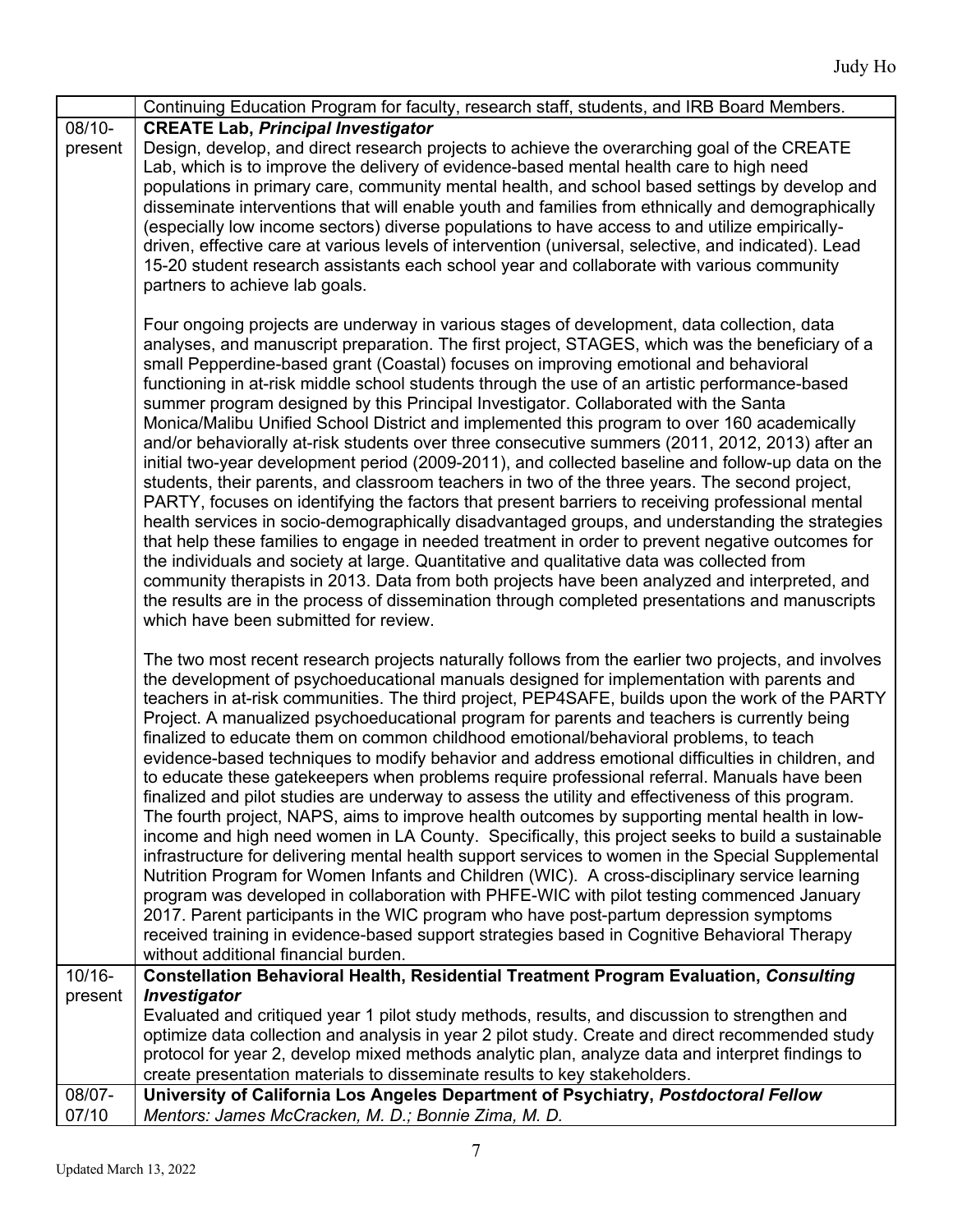|           | Received a 2-year Institutional Training Grant Award titled the "The Science of Child Mental<br>Health." Published one first-authored review chapter on innovative evidence-based treatments for |
|-----------|--------------------------------------------------------------------------------------------------------------------------------------------------------------------------------------------------|
|           | ethnic minority youth with conduct disorders. Produced several research manuscripts regarding<br>how parental beliefs, knowledge, and attitudes towards child mental health care affect actual   |
|           | service use for low-income Latino, African American, and immigrant Chinese families. Presented                                                                                                   |
|           | research findings at American Academy of Child and Adolescent Psychiatry Annual Meeting 2009                                                                                                     |
|           | and UCLA Psychiatry "Grand Rounds." Expanded on research methodologies and software                                                                                                              |
|           | knowledge, including multivariate techniques, mixed methods analyses, multiple and logistic<br>regression analyses, and syntax programming in SPSS, SAS, and STATA software.                     |
| $09/02 -$ | Children's Hospital San Diego Child/Adolescent Services Research Center, Research                                                                                                                |
| 08/07     | <b>Fellow</b>                                                                                                                                                                                    |
|           | Supervisor: May Yeh, Ph. D.                                                                                                                                                                      |
|           | Received a 4-year Pre-doctoral Training Grant "Race/Ethnicity, Acculturation, and Outcomes."                                                                                                     |
|           | Published one first-authored review chapter on racial/ethnic disparities in mental health services                                                                                               |
|           | for youth, one first-authored peer-reviewed research manuscript on the influence of parental                                                                                                     |
|           | acculturation on youth mental health service use for ethnically diverse youth, and a peer-reviewed<br>research manuscript on the influence of parents' etiological explanations for child's      |
|           | emotional/behavioral problems on special education service use. Presented research findings at                                                                                                   |
|           | several national conferences and university lectures including American Psychological                                                                                                            |
|           | Association, American Psychological Services, Western Psychological Association, and "Grand                                                                                                      |
|           | Rounds." Supervised two doctoral and two master students on grant proposals, conference                                                                                                          |
|           | presentations, data analyses, and manuscript development. Spearheaded a team of five                                                                                                             |
|           | researchers to develop a published (2007) theoretical/conceptual model explaining factors leading                                                                                                |
|           | to racial/ethnic disparities in mental health care for families. Designed and implemented interview<br>protocol for a NIMH-funded longitudinal study which examined cognitive consensus between  |
|           | youth, parents, and therapists in child mental health treatment. Trained undergraduate and                                                                                                       |
|           | graduate student research associates in standardized data collection strategies. Mastered use of                                                                                                 |
|           | SPSS software and conducted multiple and logistic regression analyses and multivariate                                                                                                           |
|           | analyses.                                                                                                                                                                                        |
| 08/00-    | University of California, Berkeley Psychology Honors Thesis Program, Student Researcher                                                                                                          |
| 05/01     | Supervisors: Irving Zucker, Ph. D., Oliver John, Ph. D.<br>Innovated assessment protocol to assess youths' relationships with peer and adult role models.                                        |
|           | Collected data from 35 youth and families, conducted statistical analyses, and interpreted                                                                                                       |
|           | findings. Completed honors thesis manuscript which received a high honors distinction from a                                                                                                     |
|           | faculty panel. Presented research findings at annual departmental conference.                                                                                                                    |
| 09/00-    | University of California Berkeley Behavioral Neuroscience, Research Apprentice                                                                                                                   |
| 10/01     | Supervisor: Seth Roberts, Ph. D.                                                                                                                                                                 |
|           | Optimized recruitment and data collection procedures. Evaluated outcomes of behavioral                                                                                                           |
| 09/00-    | intervention strategies for sleep disorder patients. Produced reports for research team.<br>University of California Berkeley Institute of Social/Personality, Research Assistant                |
| 06/01     | Supervisor: Oliver John, Ph. D.                                                                                                                                                                  |
|           | Organized research team tasks for a large-scale longitudinal clinical depression treatment                                                                                                       |
|           | outcome study. Produced progress reports to finding agencies. Conducted data analyses using                                                                                                      |
|           | SPSS.                                                                                                                                                                                            |
| 08/99-    | University of California, Berkeley Institute of Human Development, Research Assistant                                                                                                            |
| 06/00     | Supervisor: Steve Hinshaw, Ph. D.                                                                                                                                                                |
|           | Administered neuropsychological assessments and standardized interview protocols for youth<br>with Attention Deficit Hyperactivity Disorder. Conducted data analyses using SPSS                  |
| $01/00 -$ | University of California, Berkeley Cognitive Psychology, Undergraduate Researcher                                                                                                                |
| 05/00     | Supervisor: William Prinzmetal, Ph. D.                                                                                                                                                           |
|           |                                                                                                                                                                                                  |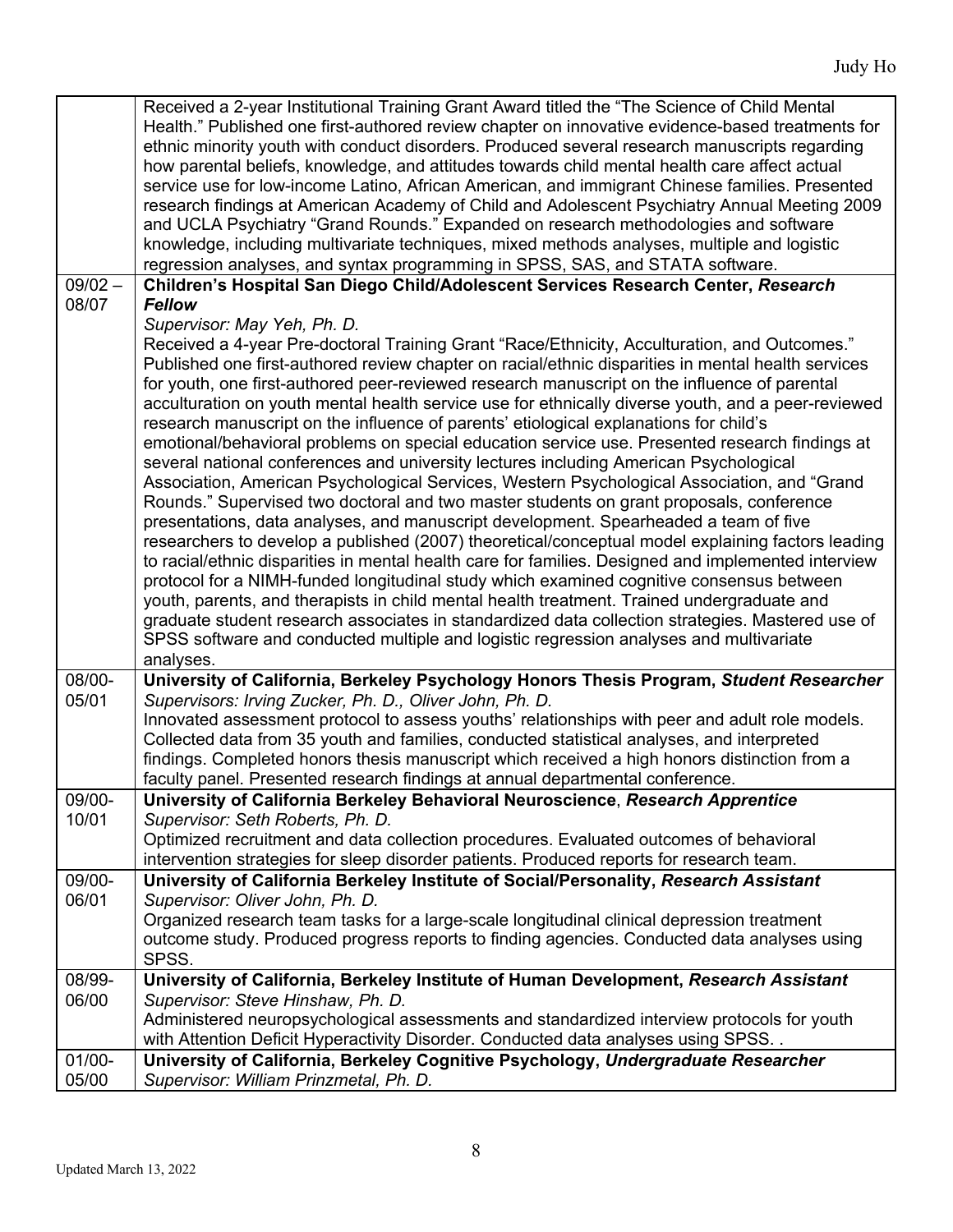| Designed a variation of the Posner Task to examine attention and executive functions in college |
|-------------------------------------------------------------------------------------------------|
| students. Led recruitment and data collection for 20 subjects. Managed study database and       |
| completed monthly research reports based on study findings.                                     |

## **TEACHING EXPERIENCE**

| $08 - 10 -$ | Pepperdine University Graduate School of Psychology, Tenured Associate Professor                                                                                             |
|-------------|------------------------------------------------------------------------------------------------------------------------------------------------------------------------------|
| present     | Active as a tenured associate professor in the Graduate School of Education and Psychology at                                                                                |
|             | Pepperdine University. Design curriculum, lecture/lesson plans, exams, assignments, and                                                                                      |
|             | evaluation/grading criteria for doctoral level cognitive assessment course, social bases of                                                                                  |
|             | behavior course, and statistics and methods course; and masters level psychopathology course,                                                                                |
|             | behavioral management course, capstone scientific writing and research course, and social                                                                                    |
|             | psychology course. Spearhead development of capstone Masters of Arts course integrating                                                                                      |
|             | research methods and clinical service work to guide student production of a critical literature                                                                              |
|             | review and grant proposal. Direct development of social psychology course across the department                                                                              |
|             | as course coordinator. Participate in the following University committees: PsyD Doctoral Program                                                                             |
|             | Student Selection Committee; Masters (MA, MFT) Program Curriculum Committee; Doctoral                                                                                        |
|             | Program Curriculum Committee; Diversity Council; Rank, Tenure, and Promotion Committee;                                                                                      |
|             | Student Learning Outcomes Committee; Diversity Officer of GSEP; Faculty Sponsor for the Asian                                                                                |
|             | American Psychological Student Association; and the Pepperdine Iranian Psychology Student                                                                                    |
|             | Association. Directed doctoral and master student research and chaired over twenty students                                                                                  |
|             | dissertations to date. Preside as co-examiner of advanced doctoral student clinical                                                                                          |
|             | comprehensive exams required for clearance to clinical internship. Received excellent feedback                                                                               |
|             | from students on end-of-course written evaluations, with ratings averaging between 4.3 and 5 for                                                                             |
|             | all criteria (on a scale of 1-5, $1 =$ low and $5 =$ high).                                                                                                                  |
| $08-09-$    | University of California Los Angeles Department of Psychology, Course Instructor                                                                                             |
| 09/09       | Created curriculum, lectures/lesson plans, exams, assignments, and evaluation/grading criteria for                                                                           |
|             | an accelerated upper division developmental psychology course of 56 students. Implement all                                                                                  |
|             | lectures and used innovative teaching techniques including use of video, audio, and internet-                                                                                |
|             | based media, games, demonstrations, role-play activities, and real-world applications. Supervised                                                                            |
|             | 2 doctoral teaching assistants, conducted observations of their discussion sections, and provided                                                                            |
|             | feedback to reinforce their accomplishments and recommend areas for improvement. Advised                                                                                     |
|             | students needing additional academic assistance, facilitated exploration of possible career paths                                                                            |
|             | post college. Received excellent feedback from students on end-of-course written evaluations,                                                                                |
| $01/06 -$   | with ratings averaging between 8 and 9 for all criteria (on a scale of 1-9, 1 = low and 9 = high).<br>San Diego State University Department of Psychology, Course Instructor |
| 06/06       | Supervisor: Elizabeth Klonoff, Ph. D.                                                                                                                                        |
|             | Designed curriculum, lectures/lesson plans, exams, assignments, and evaluation/grading criteria                                                                              |
|             | for an upper division Statistics for Psychology course of 25 students. Delivered all lectures using                                                                          |
|             | meaningful ways to relate statistical analyses to real-world applications and datasets. Simplified                                                                           |
|             | learning of complex statistical concepts and utilized repetition and variety to ensure student                                                                               |
|             | mastery of material. Supported student learning through creation of periodic review sessions,                                                                                |
|             | facilitation of study groups, and orchestration of monthly individual feedback meetings.                                                                                     |
|             | Received excellent feedback from students on end-of-course written evaluations, with ratings                                                                                 |
|             | averaging between 4.5 and 5 for all criteria (on a scale of 1-5, $1 =$ low and $5 =$ high).                                                                                  |
| $08/05 -$   | San Diego State University, Department of Psychology, Teaching Assistant/Guest Lecturer                                                                                      |
| 12/05       | Supervisor: May Yeh, Ph. D.                                                                                                                                                  |
|             | Created exam questions for two midterms and a final exam and developed evaluation criteria for                                                                               |
|             | an upper division developmental psychopathology course of 80 students. Innovated review guides                                                                               |
|             | for exams based on scaffolding principles and spearheaded three review sessions. Designed and                                                                                |
|             | implemented two lectures on attention deficit hyperactivity disorder and autistic spectrum                                                                                   |
|             | disorders. Focused student learning by providing academic assistance and tutoring sessions                                                                                   |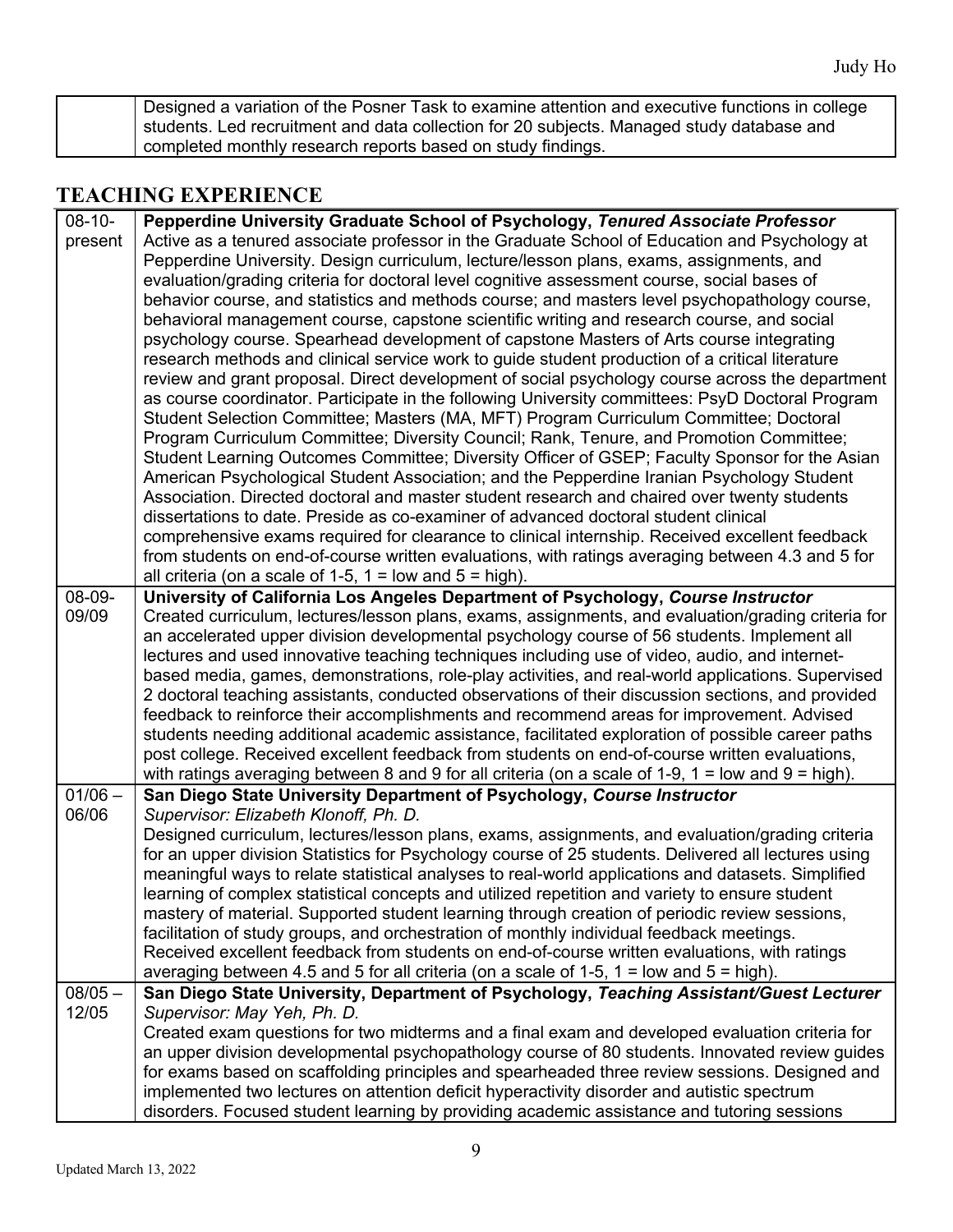|           | outside of class. Received excellent feedback from students on end-of-course written evaluations,    |
|-----------|------------------------------------------------------------------------------------------------------|
|           | with ratings averaging between 4.2 and 5 (on a scale of 1-5, 1 = low and $5 =$ high).                |
| $06/01 -$ | Lincoln Child Center Special Education Day School - Oakland, CA, Instructional Associate             |
| 08/01     | Supervisor: Monica Guerrera                                                                          |
|           | Directed academic planning and formulated individualized curriculum for Math, Science, and           |
|           | Visual Arts, and developed evaluation criteria for 50 special education students. Taught special     |
|           | education and emotionally disturbed (ED) children age 6-12, developed progress reports on            |
|           | students' academic performance, and informed school personnel and parents of learning                |
|           | outcomes. Determined and measured academic benchmarks with the goal of mainstreaming                 |
|           | appropriate students to public high schools in accordance with least restrictive setting guidelines. |

## **BRIEF SUMMARY OF CLINICAL QUALIFICATIONS AND EXPERIENCE**

Licensed clinical psychologist in the state of California, American Board of Professional Psychology Diplomate, and National Board of Forensic Evaluators Diplomate with over 18 years of clinical training and experience through a combination of formal education, specialized training protocols, practicum and internship placements, specialty fellowship placement, inpatient hospitals, outpatient clinics, school-based treatment initiatives, and private practice.

Provide clinical services as a forensic and/or neuropsychological evaluator and oversight on evidence-based protocols to multiple national organizations, including National Institute of Mental Health's Community Partners in Care Project (2008-2011), Center for Disease Control's Legacy Project (2011-2015), the Department of Mental Health Los Angeles (2011-present), Kaiser Permanente (2013-present), Promises Treatment Center (2013-present), Bridges to Recovery (2011-present), Clearview Treatment Centers (2012-present), and Pure Recovery California (2016-present). Appointed as Expert Witness in Psychology in a variety of civil and criminal legal proceedings. Received Board Approved Evaluator status for a variety of Professional Boards.

Conduct a variety of assessments including psychodiagnostic, neuropsychological, and psychoeducational testing used in forensic and treatment settings. Emphasize state of the art, psychometrically validated, empirically supported, best practices protocols in all evaluation plans. Continual development of expertise pertaining to forensic and neuropsychological evaluations include traumatic brain injury, dementing disorders, complex diagnoses, board actions and professional licensing disputes, emotional damages, child custody and the capacity to adequately parent a minor child, cognitive and psychological fitness for duty for professional careers, impact of sexual and physical abuse/assault, mental and medical personal injury, assessment of psychological state at the time of crime, assessment of fitness to stand trial, malingering and secondary gain issues, and employment discrimination and harassment.

Continual development of intervention specialties include scientifically-driven, evidence-based, solutionfocused approaches such as Cognitive Behavioral Therapy, Behavioral Modification, Dialectical Behavioral Therapy, and Acceptance and Commitment Therapy with extensive experience pertaining to complex clients with Dual Diagnoses and Personality Disorders.

| 08/10-  | Private Practice of Dr. Judy Ho, Proprietor and Neuropsychologist/Clinician                                                                                                                                                                                                                                                                                                                                                                                                                                                                                                                                                                                                                                                                                                                                           |
|---------|-----------------------------------------------------------------------------------------------------------------------------------------------------------------------------------------------------------------------------------------------------------------------------------------------------------------------------------------------------------------------------------------------------------------------------------------------------------------------------------------------------------------------------------------------------------------------------------------------------------------------------------------------------------------------------------------------------------------------------------------------------------------------------------------------------------------------|
| present | Provide comprehensive assessment/evaluation services for psychoeducational testing and                                                                                                                                                                                                                                                                                                                                                                                                                                                                                                                                                                                                                                                                                                                                |
|         | neuropsychological testing for purposes including 1) diagnoses and treatment planning of<br>complex, dual-diagnoses patients, 2) use in school systems including the development of an<br>Individualized Educational Plan (IEP) to qualify for appropriate special education services, 3)<br>disability evaluations, and 4) forensic evaluations, specializing in civic legal proceedings including<br>areas of personal injury/traumatic brain injury, fitness for duty, professional licensing, and other<br>areas of labor and administrative law. Identify and develop opportunities for pro bono work with<br>low-income clients and offered parenting groups services free of charge to families in the Los<br>Angeles community. Prioritize for high quality training in specialty areas such as psychological |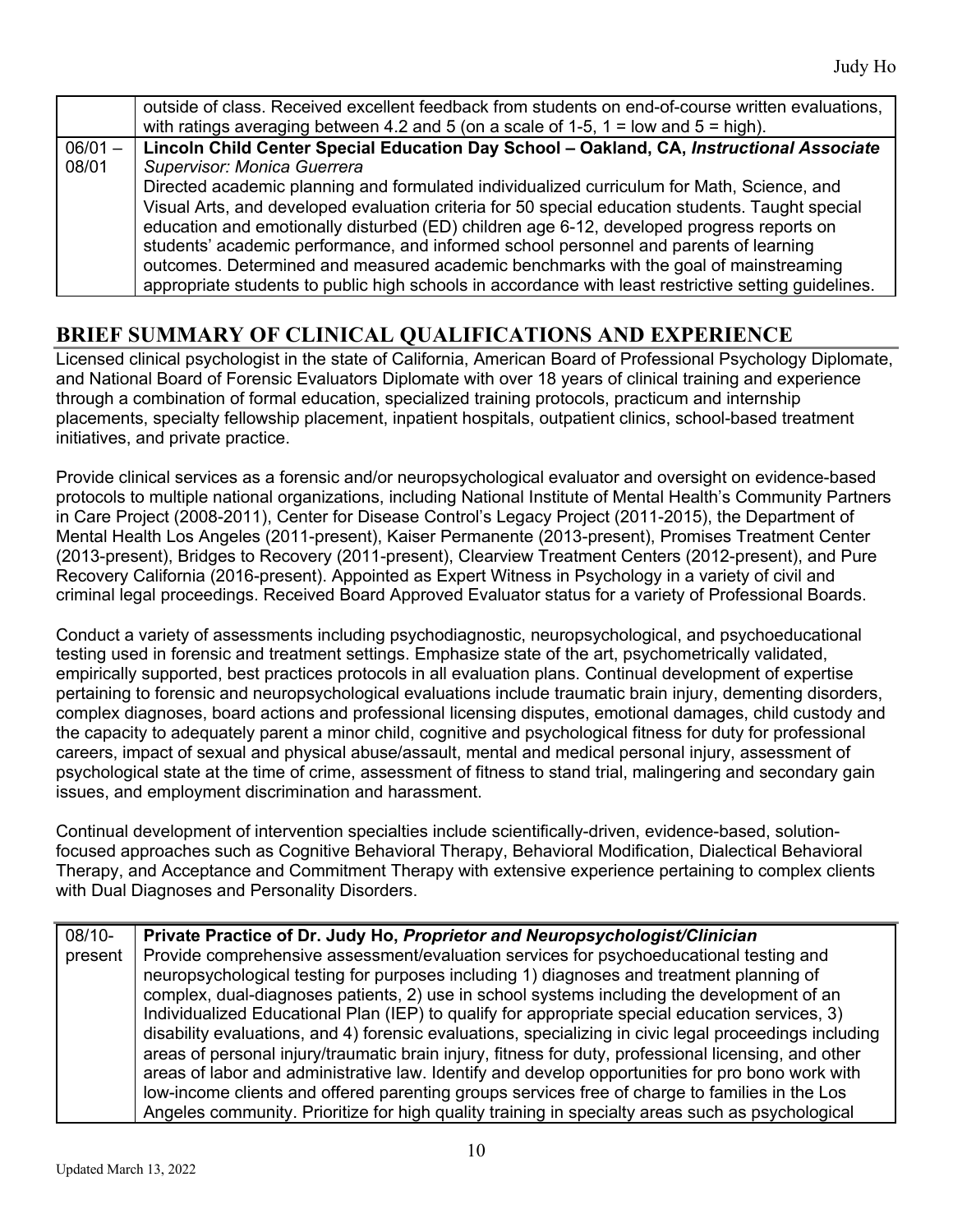|                      | testing and culturally-appropriate services through continuing education and peer consultations.<br>Deliver empirically supported interventions to youth and adults in individual and group formats.                                                                                                                                                                                                            |
|----------------------|-----------------------------------------------------------------------------------------------------------------------------------------------------------------------------------------------------------------------------------------------------------------------------------------------------------------------------------------------------------------------------------------------------------------|
| $01/18 -$<br>present | Milestones Ranch Malibu, Consulting Neuropsychologist<br>Provide comprehensive clinical assessment services and conduct neuropsychological testing to<br>residential treatment patients at Malibu treatment center. Design and implement individualized                                                                                                                                                         |
|                      | assessment batteries for each patient based on clinical intake, records review, and presenting<br>complaints. Create neuropsychological and psychodiagnostic reports for treatment planning, and<br>provide feedback sessions to client and client's clinical care team. Collaborate in interdisciplinary<br>treatment teams which include nurses, therapists, psychologists, psychiatrists, and administrative |
|                      | staff and provide reports to treatment team and family members.                                                                                                                                                                                                                                                                                                                                                 |
| $06/17 -$            | <b>Center for Professional Recovery, Forensic Psychologist</b>                                                                                                                                                                                                                                                                                                                                                  |
| 09/18                | Deliver comprehensive diagnostic evaluations for professionals who are struggling with addiction<br>and other mental health issues. Design and implement assessment batteries for each patient                                                                                                                                                                                                                  |
|                      | based on clinical intake, records review, and presenting complaints. Create neuropsychological                                                                                                                                                                                                                                                                                                                  |
|                      | and psychodiagnostic reports for treatment planning, reviewed pertinent case files and medical                                                                                                                                                                                                                                                                                                                  |
|                      | records, conducted interviews with collaterals, and provide feedback sessions to client and client's                                                                                                                                                                                                                                                                                                            |
|                      | clinical care team. Collaborate in interdisciplinary treatment teams which include nurses,                                                                                                                                                                                                                                                                                                                      |
|                      | therapists, psychologists, psychiatrists, and administrative staff and inform key treatment staff of                                                                                                                                                                                                                                                                                                            |
|                      | findings at team meetings.                                                                                                                                                                                                                                                                                                                                                                                      |
| $04/14-$             | Kaiser Permanente Risk Management, Consulting Evaluation Psychologist<br>Provide comprehensive evaluation services to Physicians employed at Southern California                                                                                                                                                                                                                                                |
| present              | Permanente Medical Group to assess cognitive and psychological fitness-for-duty, co-occurring                                                                                                                                                                                                                                                                                                                   |
|                      | clinical and alcohol/drug issues, and behavioral disruptiveness, occupational and emotional                                                                                                                                                                                                                                                                                                                     |
|                      | functioning, and risk management. Design and implement individualized assessment batteries for                                                                                                                                                                                                                                                                                                                  |
|                      | each physician based on clinical intake, records review, and presenting complaints, and consults                                                                                                                                                                                                                                                                                                                |
|                      | with Kaiser Permanente risk management staff and administration. Create behavioral plans and                                                                                                                                                                                                                                                                                                                    |
|                      | recommendations to physician, Kaiser Permanente's risk management staff, and Kaiser                                                                                                                                                                                                                                                                                                                             |
|                      | Permanente's administration, and facilitate follow-up communication with individuals to ensure                                                                                                                                                                                                                                                                                                                  |
|                      | transition into recommended services and transition back to work environment once deemed fit for<br>duty.                                                                                                                                                                                                                                                                                                       |
| $08/13 -$            | Promises Treatment Centers, Forensic Psychologist and Consulting Neuropsychologist                                                                                                                                                                                                                                                                                                                              |
| 08/17                | Deliver comprehensive clinical assessment services to Professional Treatments at Promises and<br>Direct Admit residential treatment for drug/alcohol addiction and dual diagnoses patients at the                                                                                                                                                                                                               |
|                      | Santa Monica, California center. Design and implement individualized assessment batteries for<br>each patient based on clinical intake, records review, and presenting complaints. Create                                                                                                                                                                                                                       |
|                      | neuropsychological and psychodiagnostic reports for treatment planning, reviewed pertinent case                                                                                                                                                                                                                                                                                                                 |
|                      | files and medical records, conducted interviews with collaterals, and provide feedback sessions to                                                                                                                                                                                                                                                                                                              |
|                      | client and client's clinical care team. Collaborate in interdisciplinary treatment teams which include                                                                                                                                                                                                                                                                                                          |
|                      | nurses, therapists, psychologists, psychiatrists, and administrative staff and inform key treatment                                                                                                                                                                                                                                                                                                             |
|                      | staff of findings at team meetings.                                                                                                                                                                                                                                                                                                                                                                             |
| 09/11-<br>08/20      | Bridges To Recovery, Consulting Neuropsychologist and Primary Therapist<br>Provide comprehensive clinical assessment services and conduct neuropsychological testing to                                                                                                                                                                                                                                         |
|                      | residential treatment patients at Bel Air, Pacific Palisades, and Santa Monica, California centers.                                                                                                                                                                                                                                                                                                             |
|                      | Design and implement individualized assessment batteries for each patient based on clinical                                                                                                                                                                                                                                                                                                                     |
|                      | intake, records review, and presenting complaints. Create neuropsychological and                                                                                                                                                                                                                                                                                                                                |
|                      | psychodiagnostic reports for treatment planning, and provide feedback sessions to client and                                                                                                                                                                                                                                                                                                                    |
|                      | client's clinical care team. Collaborate in interdisciplinary treatment teams which include nurses,                                                                                                                                                                                                                                                                                                             |
|                      | therapists, psychologists, psychiatrists, and administrative staff and provide reports at treatment                                                                                                                                                                                                                                                                                                             |
|                      | team meetings. Administer evidence-based cognitive behavioral therapy, dialectical behavioral                                                                                                                                                                                                                                                                                                                   |
|                      | therapy, and acceptance and commitment therapy to clients as primary therapist four times a<br>week while they are active in treatment.                                                                                                                                                                                                                                                                         |
|                      |                                                                                                                                                                                                                                                                                                                                                                                                                 |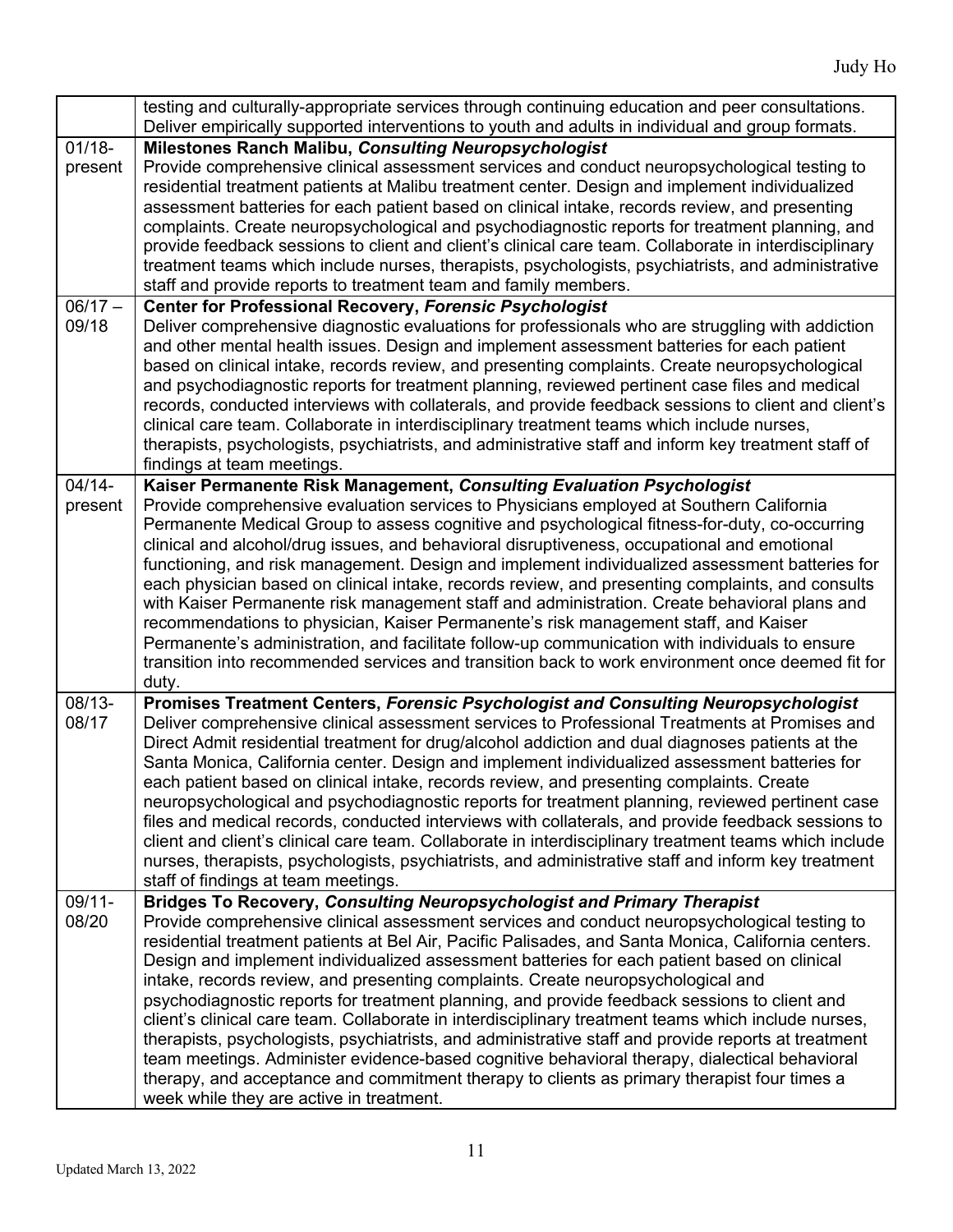| $05/11 -$ | Center for Disease Control, Legacy for Children™, Neuropsychological Assessment Field                                                                                            |
|-----------|----------------------------------------------------------------------------------------------------------------------------------------------------------------------------------|
| 09/15     | Data Collection Trainer and Fidelity/Quality Assurance Supervisor                                                                                                                |
|           | Created and spearheaded training program for field research associates and supervise follow-up                                                                                   |
|           | data collection for Legacy for Children <sup>™</sup> , a dual-site evidence-based program whose aim is to                                                                        |
|           | improve child outcomes by promoting positive parenting among low-income mothers of infants                                                                                       |
|           | and young children by focusing on parental responsibility, sensitive mother-child relationships,                                                                                 |
|           | mother's self-efficacy, and sense of community through parenting group sessions, home visits,                                                                                    |
|           | and community-building activities. Delivered comprehensive education plans to 8 field assessors                                                                                  |
|           | collecting neuropsychological/psychoeducational data utilizing the Woodcock Johnson III NU Test                                                                                  |
|           | of Achievement (WJ-III Ach) and Kaufman Assessment Battery for Children - Second Edition                                                                                         |
|           | (KABC-II) for the University of California Los Angeles site. Created and implement edcertification                                                                               |
|           | protocol and drift testing procedures for Legacy's 8 Los Angeles field assessors, conducted                                                                                      |
|           | examinations and provided feedback. Utilized methodical and rigorous approaches to                                                                                               |
|           | standardizing testing protocol in compliance with Legacy's other data collection site, University of                                                                             |
|           | Miami.                                                                                                                                                                           |
| $03/12 -$ | Vericare, Neuropsychologist and Clinical Psychologist                                                                                                                            |
| 09/12     | Delivered clinical services including cognitive behavioral therapy, behavioral management,                                                                                       |
|           | treatment coordination, and assessment/testing services to long-term residents at various nursing                                                                                |
|           | facilities. Designed and implemented individualized assessment batteries for each patient based                                                                                  |
|           | on clinical intake and records review. Provided evidence-based psychological treatments for                                                                                      |
|           | individuals with dementia, Alzheimer's, Parkinson's, and physical disorders to assist with their                                                                                 |
| $08/09 -$ | transition to long-term care.<br>Community Partners in Care (CPIC), Cognitive Behavioral Therapy Supervisor/Trainer                                                              |
| $10 - 11$ | Spearheaded cognitive behavioral therapy training to provide evidence-based resources to mental                                                                                  |
|           | health professionals in Los Angeles. Implemented training/consultation system including in-person                                                                                |
|           | seminars, web conferences, and video-assisted telephone training to over 50 clinicians and                                                                                       |
|           | therapy providers in the Los Angeles community. Systematized assessment procedures for clients                                                                                   |
|           | with depressive symptoms. Wrote and disseminated "CPIC Therapist Handbook" to streamline                                                                                         |
|           | development of treatment plan for community mental health providers. Adapted and Edited "CPIC                                                                                    |
|           | Cognitive Behavioral Therapy Individual Manuals - Provider and Client versions" from original                                                                                    |
|           | group manuals for use with individual session. Supervised 5 community clinicians at an inpatient                                                                                 |
|           | alcohol/drug treatment site in direct one-on-one and group consultation meetings, reviewed                                                                                       |
|           | audiotaped CBT sessions, and utilized standardized evaluation forms to assess progress,                                                                                          |
|           | facilitate feedback, and suggested areas for further training                                                                                                                    |
| $06/08 -$ | REACH-New Orleans Louisiana (REACH-NOLA), Cognitive Behavioral Therapy Trainer                                                                                                   |
| 08/09     | Supervisor: Jeanne Miranda, Ph. D., Ken Wells, M. D.                                                                                                                             |
|           | Accomplished dissemination of evidence-based treatments for depression and anxiety to local                                                                                      |
|           | community mental health leaders in New Orleans, LA. Supervised therapists' implementation of                                                                                     |
|           | manualized cognitive behavioral treatment via video/audio assisted consultations. Increased inter-                                                                               |
|           | agency collaboration among local health/mental health providers. Designed and presented                                                                                          |
|           | cognitive behavioral training seminars for over 300+ local health providers in the New Orleans                                                                                   |
|           | community.                                                                                                                                                                       |
| $07/06 -$ | University of California San Diego Eating Disorders Program, Psychology Intern and                                                                                               |
| 07/07     | <b>Trainer</b>                                                                                                                                                                   |
|           | Supervisor: Elise Curry, Psy. D.                                                                                                                                                 |
|           | Provided Cognitive Behavioral Therapy, Dialectical Behavioral Therapy, Art Therapy, Mindfulness                                                                                  |
|           | Therapy, and Acceptance Commitment Therapy, Maudsley Therapy, and Systemic Therapy to                                                                                            |
|           | individuals, families, and groups in an intensive outpatient program for eating disorders.                                                                                       |
|           | Developed treatment plans and directed assessment and evaluation of treatment outcomes and<br>discharge planning. Administered intake interviews, psychoeducational testing, and |
|           | psychodiagnostic assessments. Supervised 4 doctoral level practicum students on psychological                                                                                    |
|           | testing protocols and instruments. Presented clinical cases in university "Grand Round" seminars.                                                                                |
|           |                                                                                                                                                                                  |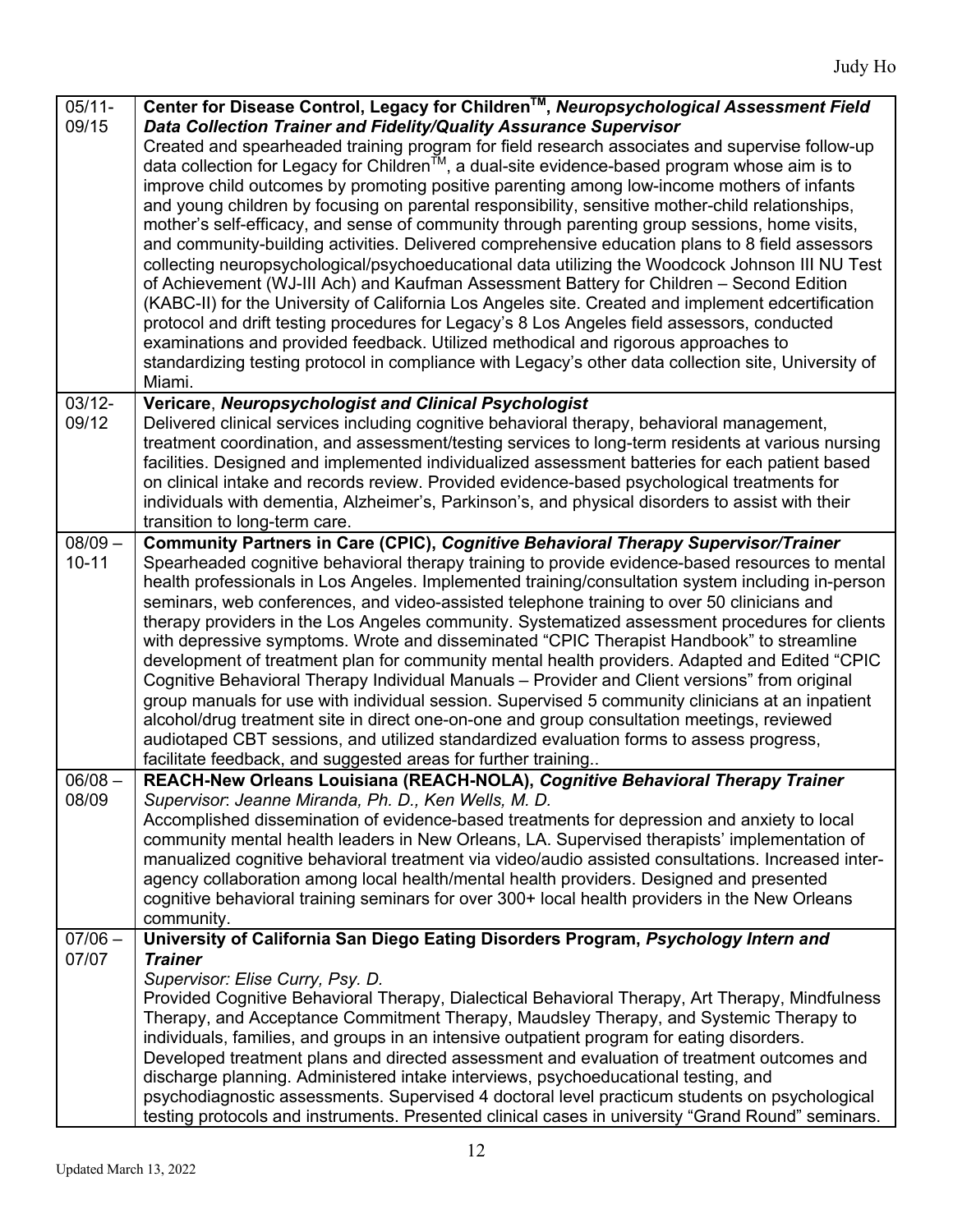| $07/06 -$            | University of California San Diego Child and Adolescent Psychiatric Services, Psychology            |
|----------------------|-----------------------------------------------------------------------------------------------------|
| 07/07                | Intern, Neuropsychological Examiner, and Trainer                                                    |
|                      | Supervisor: Sandra J. Brown, Ph. D.                                                                 |
|                      | Delivered Solution Focused Therapy, Behavioral Management, Parent Training, Interpersonal           |
|                      | Therapy, and Cognitive Behavioral Therapy, and Motivational Interviewing to individuals, families,  |
|                      | and groups in an inpatient psychiatric facility for youth age 5-18. Conducted intake interviews,    |
|                      | standardized psychoeducational testing, and psychodiagnostic assessments. Orchestrated              |
|                      | treatment planning and coordinated referrals for youth with Mood Disorders, Anxiety Disorders,      |
|                      | Schizophrenia, drug and alcohol addiction disorders, and Suicidal History. Supervised five          |
|                      | psychology externs in assessment and therapeutic techniques for youth with severe                   |
|                      | psychopathology.                                                                                    |
| $07/05 -$            | UCSD Child/Adolescent Psychiatric Services, Extern Therapist/Neuropsychological                     |
| 07/06                | <b>Examiner</b>                                                                                     |
|                      | Supervisor: Sandra J. Brown, Ph. D.                                                                 |
|                      | Produced 12 complete neuropsychological assessment reports for youth inpatients with Axis I         |
|                      | Disorders, Autism, Academic and Social Difficulties, and mild mental retardation. Developed         |
|                      | individualized assessment evaluations to optimize treatment plan development and follow-up care     |
|                      | recommendations. Implemented standardized psychoeducational testing, psychodiagnostic               |
|                      | assessments, and behavioral observation systems. Facilitated group therapy sessions and             |
|                      | supported activity programming for youth age 5-18.                                                  |
| $07/04 -$            | Children's Hospital San Diego Developmental Behavioral Pediatrics Clinic, Extern                    |
| 07/05                | <b>Therapist and Neuropsychological Evaluator</b>                                                   |
|                      | Supervisors: Martin Stein, M. D., and Tia Hubbard, M. D.                                            |
|                      | Led psychotherapy arm of an interdisciplinary treatment team working with youth age 5-17 with       |
|                      | emotional/behavioral problems including Autism, Aspergers Disorder, Attention Deficit               |
|                      | Hyperactivity Disorder, Oppositional Defiant Disorder, Conduct Disorder, Depression, Anxiety, and   |
|                      | Phobias. Conducted neuropsychological and behavioral assessments, behavioral observations,          |
|                      | cognitive behavioral therapy, parent management training, and behavioral modification for youth     |
|                      | and families. Streamlined psychological intake assessment procedures and produced clinic            |
|                      | assessment guide for therapists.                                                                    |
| $\overline{07/04}$ – | University of California San Diego Perlman Ambulatory Clinic, Extern Therapist and                  |
| 07/05                | Neuropsychological and Psychoeducational Evaluator                                                  |
|                      | Supervisor: Ellen Heyneman, M. D.                                                                   |
|                      | Established psychological services in a family medicine clinic for youth seeking treatment for both |
|                      | medical and emotional/behavioral problems including academic difficulties, Learning Disorders,      |
|                      | Oppositional Defiant Disorder, Attention Deficit Hyperactivity Disorder, Mood Disorders, and        |
|                      | Anxiety Disorders. Implemented solution focused therapy, cognitive behavioral therapy,              |
|                      | behavioral management, and parent training to youth and families. Coordinated comprehensive         |
|                      | care plans with patient's primary physician and other care providers. Directed school behavioral    |
|                      | observations and recommended classroom modifications to teachers.                                   |
| 09/02-               | University of California, San Diego Sleep Disorders Clinic, Neuropsychological Examiner             |
| 05/05                | Supervisor: Barton Palmer, Ph. D.                                                                   |
|                      | Implemented neuropsychological testing and evaluated longitudinal cognitive functioning of 25       |
|                      | geriatric patients with sleep apnea. Identified major declines in cognitive skills and daily        |
|                      | functioning and informed study personnel, research participants, and their families of results.     |
|                      | Presented assessment findings to treatment planning team to aid decision making.                    |
| $07/03 -$            | San Diego State University Psychology Clinic, Extern Therapist                                      |
| 07/04                | Supervisors: Vanessa Malcarne, Ph. D., and Rick Schulte, Ph. D.                                     |
|                      | Delivered cognitive behavioral therapy, solution focused therapy, interpersonal therapy,            |
|                      | behavioral management, parent training, and motivational interviewing for individuals (youth and    |
|                      | adults), couples, families, and groups. Developed treatment plans and coordinated follow-up care    |
|                      | for clients with Mood Disorders, Anxiety Disorders (e.g., Obsessive Compulsive Disorder,            |
|                      |                                                                                                     |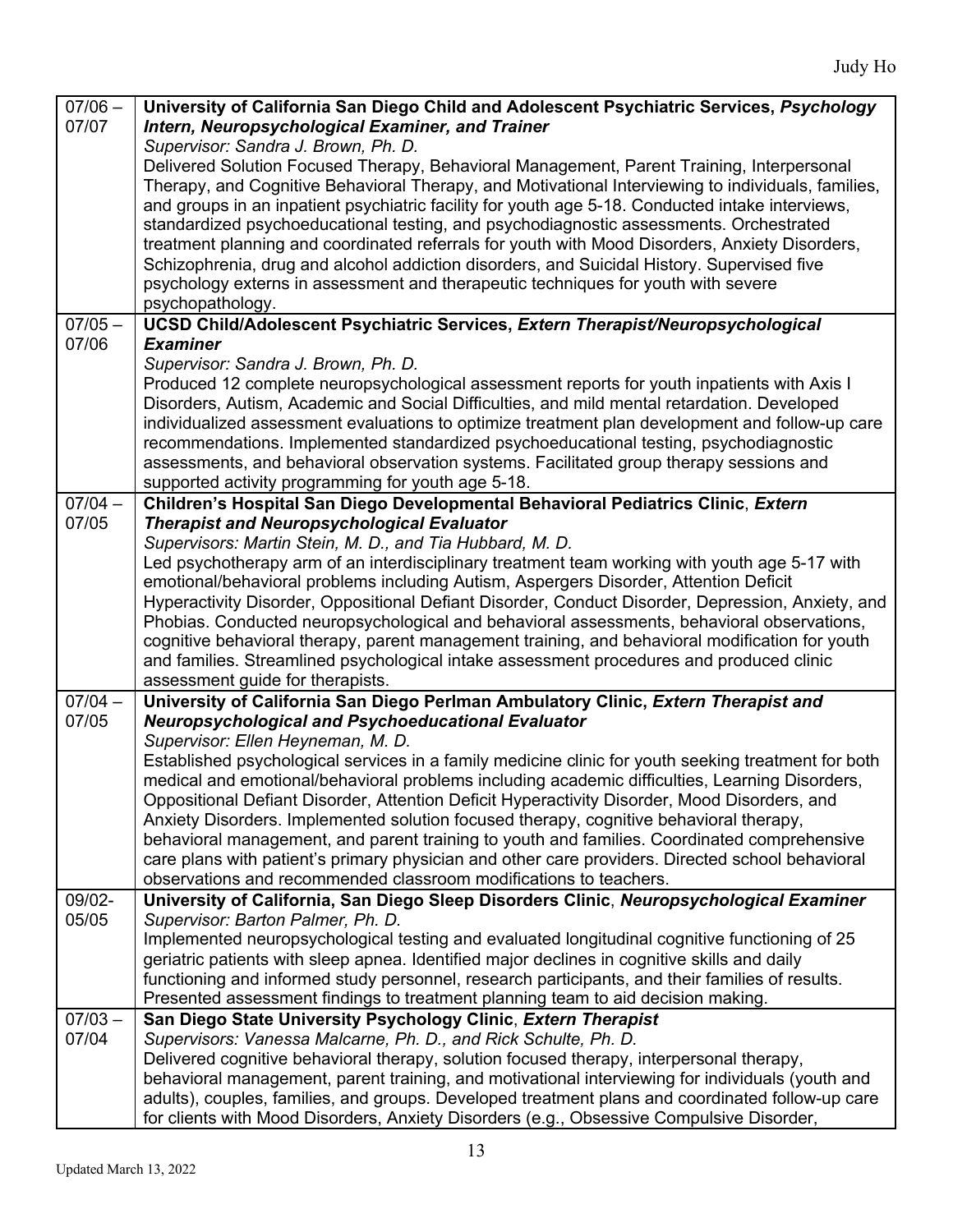|           | Selective Mutism), Attention Deficit Hyperactivity Disorder, Oppositional Defiant Disorders, Eating  |
|-----------|------------------------------------------------------------------------------------------------------|
|           | Disorders, Substance Abuse Disorders, relationship difficulties, and academic problems.              |
| $10/01 -$ | Lincoln Child Center - Oakland CA, Mental Health Resource Specialist/Milieu Therapist                |
| 08/02     | Supervisor: Tracy Chapman, Ph. D.                                                                    |
|           | Developed individualized treatment plans and implemented behavioral management, conflict             |
|           | management, and social skills training to Emotionally Disturbed (ED) children ages 4-18 in a         |
|           | residential treatment center. Designed classroom modifications and planned follow-up care to help    |
|           | mainstream patients into less restrictive settings and public schools.                               |
| $05/00 -$ | Quest Camp, Facilitator/Counselor                                                                    |
| 09/00     | Supervisor: David Watt, Ph. D.                                                                       |
|           | Directed programming of daily activities aimed at increasing social and academic skills for children |
|           | ages 5-17 with mild-moderate emotional/behavioral problems in summer camp. Implemented               |
|           | social skills training, behavioral management techniques, and play therapy to youth in group         |
|           | sessions. Designed follow-up programs for youth and families and adapted successful therapeutic      |
|           | techniques for use at home and school. Directed teams of 3-6 counselors to deliver therapeutic       |
|           | interventions to youth. Provided social support to families via in-person and phone consultations.   |
| 06/99-    | Hinshaw/Zupan ADHD Summer Program, Counselor                                                         |
| 06/00     | Supervisor: Stephen Hinshaw, Ph. D.                                                                  |
|           | Managed and organized an after school program for children ages 6-12 with ADHD. Structured           |
|           | classroom environment and utilized behavioral management techniques to increase positive             |
|           | behaviors and improve academic functioning. Collected and analyzed quantitative and qualitative      |
|           | behavioral observation data to assess baseline and longitudinal functioning of children ages 6-12    |
|           | with ADHD.                                                                                           |

## **SELECTED LIST OF FORENSIC EXPERIENCE**

Available upon request with case numbers and details of retainer (type of case, plaintiff or defense).

## **OTHER RELEVANT PROFESSIONAL EXPERIENCE**

| $10 - 16 -$<br>present | Faculty Association of Graduate School of Education and Psychology (GSEP),<br>President (2017-present), Vice President and President-Elect (2016-2017), and Member of                            |
|------------------------|--------------------------------------------------------------------------------------------------------------------------------------------------------------------------------------------------|
|                        | <b>Executive Committee (2016-present)</b>                                                                                                                                                        |
|                        | Provide a forum for the development, maintenance, and improvement of GSEP within the                                                                                                             |
|                        | framework of the University mission statement. Facilitate enhancement of faculty morale and                                                                                                      |
|                        | improvement of communication among GSEP faculty members and the administration at all levels                                                                                                     |
|                        | within the University. Coordinate cooperation within GSEP and the balance of the University; to                                                                                                  |
|                        | provide an opportunity for members of the faculty to express their opinions on matters of<br>University policy. Led initiatives as sponsoring group for GSEP organizations not expressly set     |
|                        | forth elsewhere within GSEP. Formulate, evaluate, and recommend policies to administration.                                                                                                      |
|                        | Communicate opinions of the association to executive leadership of the University.                                                                                                               |
| $08-12 -$              | American Board of Professional Psychology, Chair, Exam Committee (10/16 – present)                                                                                                               |
| present                | Member, Exam Committee (08/12 - present)                                                                                                                                                         |
|                        | Oversee the written and oral exam process and communicate with central ABPP office,                                                                                                              |
|                        | applicants, and review committees to ensure a systematic, fair, and thorough evaluation process                                                                                                  |
|                        | of the board certification process. Lead written and oral exams and provide oversight and direction                                                                                              |
|                        | on the review of written materials for the American Board of Professional Psychology diplomate<br>applicants. Systematize review of applicant materials and provide guidance and consultation to |
|                        | the American Board of Professional Psychology regarding whether applicants should be moved                                                                                                       |
|                        | onto the next phase of the certification process. Emphasize specialty training requirements,                                                                                                     |
|                        | clinical experience, research experience, and ethical guidelines to evaluate the readiness and                                                                                                   |
|                        | appropriateness of applicants for specialty certification in Clinical Child and Adolescent                                                                                                       |
|                        | Psychology.                                                                                                                                                                                      |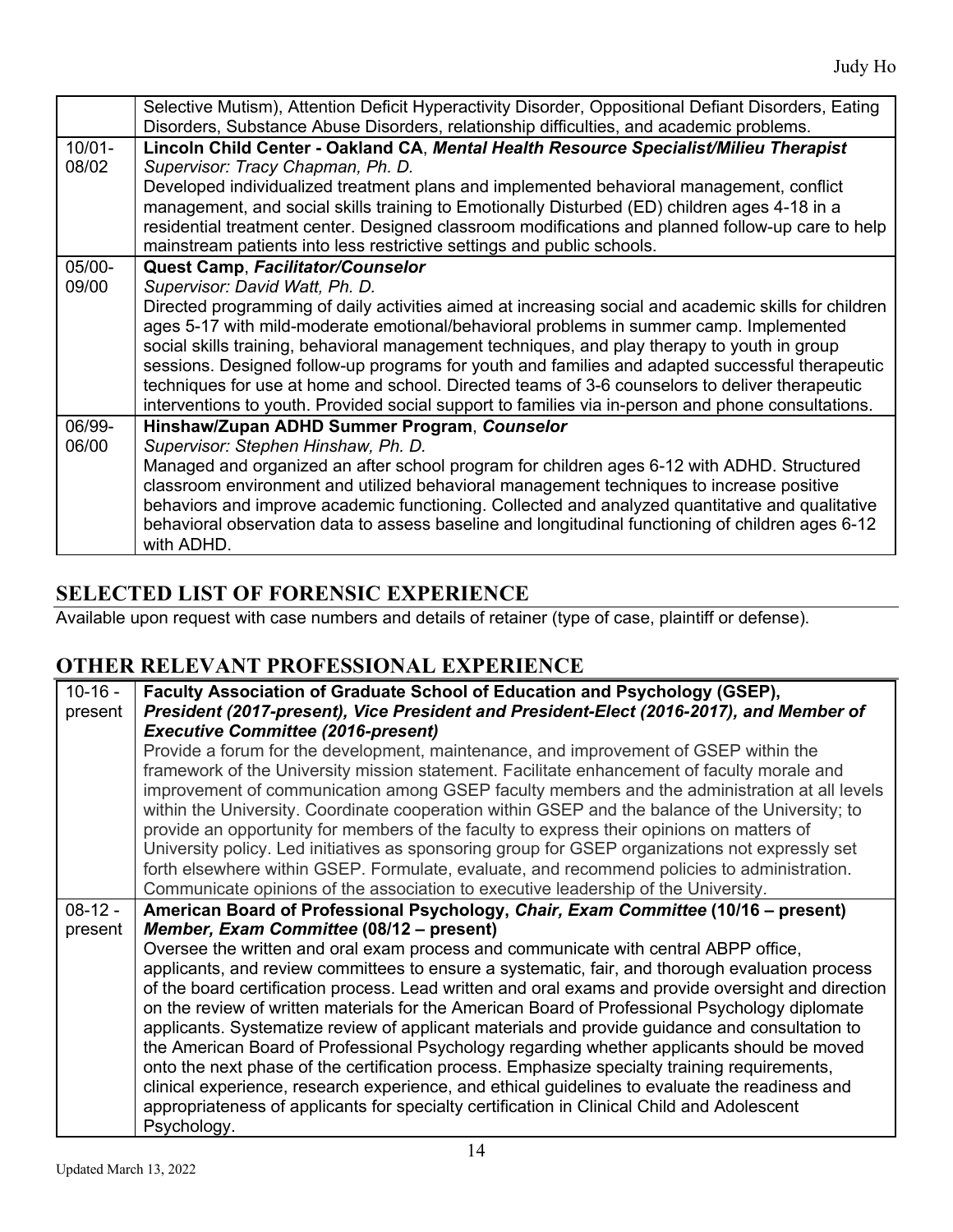| Spearhead the development of a non-profit youth Theater/Performing Arts program to foster<br>present<br>creativity, promote artistic exploration, and develop positive communication in children aged 9-12.<br>Design curriculum, syllabus, and individual lesson plans using novel techniques involving media,<br>experiential activities, games, and demonstrations. Coordinate program conceptualization,<br>administration, and roll-out with Santa Monica Unified School District personnel. Design adjunctive<br>research and assessment component to evaluate youth academic, social, and health outcomes of<br>participating in this program. Develop grant proposals to obtain funding for future program<br>expansion. Filed for 501(c) July 2012.<br>$01/07 -$<br>National Postdoctoral Association Board of Directors, Treasurer and Executive Committee<br>12/09<br>Achieved a surplus in the General Operating Budget by end of fiscal year 2009 for a non-profit<br>organization which serves the U.S. postdoctoral community, turning around a 3-year<br>organizational history of deficit spending from 2004-2007. Directed and oversaw all activities of<br>the organization as a member of the Board of Directors. Supervised staff and provided<br>consultation for organization's mission as Executive Committee member. Created and Revised<br>General Operating Budget for fiscal year 2008, 2009, and 2010. Revamped financial bookkeeping<br>system to increase transparency of cash flows and facilitate accountability. Produced and<br>presented monthly financial reports to Board of Directors and prospective funders. Implemented<br>cost-cutting strategies, managed fundraising efforts, and innovated original income streams to<br>promote organization's financial sustainability. Led Finance Committee in key fiscal decisions and<br>supervised two staff members.<br>$08/07 -$<br>Association of American Medical Colleges Group on Graduate Research, Education, and<br>12/09<br><b>Training (GREAT), Postdoctoral Representative</b><br>Completed program development of 2009 Annual Meeting to provide professional development to<br>the faculty and administrative leaders of biomedical PhD, MD, and postdoctoral programs.<br>Evaluated national and local policy developments that affect the recruitment and retention of new<br>scientists and provided direction on these issues to administrative leaders. Communicated and<br>coordinated overlapping efforts between GREAT and National Postdoctoral Association (NPA) to<br>serve U. S. post-doctorates. Advocated for national standardized postdoctoral training guidelines<br>and revised the "NPA Postdoctoral Competencies" document, a collaborative effort of GREAT and<br>NPA. | 08-09- | <b>STAGES Project, Founder and Executive Director</b> |
|------------------------------------------------------------------------------------------------------------------------------------------------------------------------------------------------------------------------------------------------------------------------------------------------------------------------------------------------------------------------------------------------------------------------------------------------------------------------------------------------------------------------------------------------------------------------------------------------------------------------------------------------------------------------------------------------------------------------------------------------------------------------------------------------------------------------------------------------------------------------------------------------------------------------------------------------------------------------------------------------------------------------------------------------------------------------------------------------------------------------------------------------------------------------------------------------------------------------------------------------------------------------------------------------------------------------------------------------------------------------------------------------------------------------------------------------------------------------------------------------------------------------------------------------------------------------------------------------------------------------------------------------------------------------------------------------------------------------------------------------------------------------------------------------------------------------------------------------------------------------------------------------------------------------------------------------------------------------------------------------------------------------------------------------------------------------------------------------------------------------------------------------------------------------------------------------------------------------------------------------------------------------------------------------------------------------------------------------------------------------------------------------------------------------------------------------------------------------------------------------------------------------------------------------------------------------------------------------------------------------------------------------------------------------------------------------------------------------------------------------------------------------------------------------|--------|-------------------------------------------------------|
|                                                                                                                                                                                                                                                                                                                                                                                                                                                                                                                                                                                                                                                                                                                                                                                                                                                                                                                                                                                                                                                                                                                                                                                                                                                                                                                                                                                                                                                                                                                                                                                                                                                                                                                                                                                                                                                                                                                                                                                                                                                                                                                                                                                                                                                                                                                                                                                                                                                                                                                                                                                                                                                                                                                                                                                                |        |                                                       |
|                                                                                                                                                                                                                                                                                                                                                                                                                                                                                                                                                                                                                                                                                                                                                                                                                                                                                                                                                                                                                                                                                                                                                                                                                                                                                                                                                                                                                                                                                                                                                                                                                                                                                                                                                                                                                                                                                                                                                                                                                                                                                                                                                                                                                                                                                                                                                                                                                                                                                                                                                                                                                                                                                                                                                                                                |        |                                                       |
|                                                                                                                                                                                                                                                                                                                                                                                                                                                                                                                                                                                                                                                                                                                                                                                                                                                                                                                                                                                                                                                                                                                                                                                                                                                                                                                                                                                                                                                                                                                                                                                                                                                                                                                                                                                                                                                                                                                                                                                                                                                                                                                                                                                                                                                                                                                                                                                                                                                                                                                                                                                                                                                                                                                                                                                                |        |                                                       |
|                                                                                                                                                                                                                                                                                                                                                                                                                                                                                                                                                                                                                                                                                                                                                                                                                                                                                                                                                                                                                                                                                                                                                                                                                                                                                                                                                                                                                                                                                                                                                                                                                                                                                                                                                                                                                                                                                                                                                                                                                                                                                                                                                                                                                                                                                                                                                                                                                                                                                                                                                                                                                                                                                                                                                                                                |        |                                                       |
|                                                                                                                                                                                                                                                                                                                                                                                                                                                                                                                                                                                                                                                                                                                                                                                                                                                                                                                                                                                                                                                                                                                                                                                                                                                                                                                                                                                                                                                                                                                                                                                                                                                                                                                                                                                                                                                                                                                                                                                                                                                                                                                                                                                                                                                                                                                                                                                                                                                                                                                                                                                                                                                                                                                                                                                                |        |                                                       |
|                                                                                                                                                                                                                                                                                                                                                                                                                                                                                                                                                                                                                                                                                                                                                                                                                                                                                                                                                                                                                                                                                                                                                                                                                                                                                                                                                                                                                                                                                                                                                                                                                                                                                                                                                                                                                                                                                                                                                                                                                                                                                                                                                                                                                                                                                                                                                                                                                                                                                                                                                                                                                                                                                                                                                                                                |        |                                                       |
|                                                                                                                                                                                                                                                                                                                                                                                                                                                                                                                                                                                                                                                                                                                                                                                                                                                                                                                                                                                                                                                                                                                                                                                                                                                                                                                                                                                                                                                                                                                                                                                                                                                                                                                                                                                                                                                                                                                                                                                                                                                                                                                                                                                                                                                                                                                                                                                                                                                                                                                                                                                                                                                                                                                                                                                                |        |                                                       |
|                                                                                                                                                                                                                                                                                                                                                                                                                                                                                                                                                                                                                                                                                                                                                                                                                                                                                                                                                                                                                                                                                                                                                                                                                                                                                                                                                                                                                                                                                                                                                                                                                                                                                                                                                                                                                                                                                                                                                                                                                                                                                                                                                                                                                                                                                                                                                                                                                                                                                                                                                                                                                                                                                                                                                                                                |        |                                                       |
|                                                                                                                                                                                                                                                                                                                                                                                                                                                                                                                                                                                                                                                                                                                                                                                                                                                                                                                                                                                                                                                                                                                                                                                                                                                                                                                                                                                                                                                                                                                                                                                                                                                                                                                                                                                                                                                                                                                                                                                                                                                                                                                                                                                                                                                                                                                                                                                                                                                                                                                                                                                                                                                                                                                                                                                                |        |                                                       |
|                                                                                                                                                                                                                                                                                                                                                                                                                                                                                                                                                                                                                                                                                                                                                                                                                                                                                                                                                                                                                                                                                                                                                                                                                                                                                                                                                                                                                                                                                                                                                                                                                                                                                                                                                                                                                                                                                                                                                                                                                                                                                                                                                                                                                                                                                                                                                                                                                                                                                                                                                                                                                                                                                                                                                                                                |        |                                                       |
|                                                                                                                                                                                                                                                                                                                                                                                                                                                                                                                                                                                                                                                                                                                                                                                                                                                                                                                                                                                                                                                                                                                                                                                                                                                                                                                                                                                                                                                                                                                                                                                                                                                                                                                                                                                                                                                                                                                                                                                                                                                                                                                                                                                                                                                                                                                                                                                                                                                                                                                                                                                                                                                                                                                                                                                                |        |                                                       |
|                                                                                                                                                                                                                                                                                                                                                                                                                                                                                                                                                                                                                                                                                                                                                                                                                                                                                                                                                                                                                                                                                                                                                                                                                                                                                                                                                                                                                                                                                                                                                                                                                                                                                                                                                                                                                                                                                                                                                                                                                                                                                                                                                                                                                                                                                                                                                                                                                                                                                                                                                                                                                                                                                                                                                                                                |        |                                                       |
|                                                                                                                                                                                                                                                                                                                                                                                                                                                                                                                                                                                                                                                                                                                                                                                                                                                                                                                                                                                                                                                                                                                                                                                                                                                                                                                                                                                                                                                                                                                                                                                                                                                                                                                                                                                                                                                                                                                                                                                                                                                                                                                                                                                                                                                                                                                                                                                                                                                                                                                                                                                                                                                                                                                                                                                                |        |                                                       |
|                                                                                                                                                                                                                                                                                                                                                                                                                                                                                                                                                                                                                                                                                                                                                                                                                                                                                                                                                                                                                                                                                                                                                                                                                                                                                                                                                                                                                                                                                                                                                                                                                                                                                                                                                                                                                                                                                                                                                                                                                                                                                                                                                                                                                                                                                                                                                                                                                                                                                                                                                                                                                                                                                                                                                                                                |        |                                                       |
|                                                                                                                                                                                                                                                                                                                                                                                                                                                                                                                                                                                                                                                                                                                                                                                                                                                                                                                                                                                                                                                                                                                                                                                                                                                                                                                                                                                                                                                                                                                                                                                                                                                                                                                                                                                                                                                                                                                                                                                                                                                                                                                                                                                                                                                                                                                                                                                                                                                                                                                                                                                                                                                                                                                                                                                                |        |                                                       |
|                                                                                                                                                                                                                                                                                                                                                                                                                                                                                                                                                                                                                                                                                                                                                                                                                                                                                                                                                                                                                                                                                                                                                                                                                                                                                                                                                                                                                                                                                                                                                                                                                                                                                                                                                                                                                                                                                                                                                                                                                                                                                                                                                                                                                                                                                                                                                                                                                                                                                                                                                                                                                                                                                                                                                                                                |        |                                                       |
|                                                                                                                                                                                                                                                                                                                                                                                                                                                                                                                                                                                                                                                                                                                                                                                                                                                                                                                                                                                                                                                                                                                                                                                                                                                                                                                                                                                                                                                                                                                                                                                                                                                                                                                                                                                                                                                                                                                                                                                                                                                                                                                                                                                                                                                                                                                                                                                                                                                                                                                                                                                                                                                                                                                                                                                                |        |                                                       |
|                                                                                                                                                                                                                                                                                                                                                                                                                                                                                                                                                                                                                                                                                                                                                                                                                                                                                                                                                                                                                                                                                                                                                                                                                                                                                                                                                                                                                                                                                                                                                                                                                                                                                                                                                                                                                                                                                                                                                                                                                                                                                                                                                                                                                                                                                                                                                                                                                                                                                                                                                                                                                                                                                                                                                                                                |        |                                                       |

## **SERVICES**

## **Board of Directors, Advisory Boards, and Examination Boards**

| $2021 -$ | <b>Health Advisory Board, Forbes</b>                                        |
|----------|-----------------------------------------------------------------------------|
| present  |                                                                             |
| 2020-    | Board of Directors, Treasurer, American Board of Pediatric Neuropsychology  |
| present  |                                                                             |
| 2019-    | Board of Directors, Girl Scouts of Greater Los Angeles                      |
| present  |                                                                             |
| 2018-    | Erasing Families Documentary, Board of Advisors                             |
| present  |                                                                             |
| 2016-    | American Board of Professional Psychology, Examination Board Chair          |
| present  |                                                                             |
| $2015 -$ | Human Trafficking Legal Network Non-Profit Organization, Board of Directors |
| 2019     |                                                                             |
| $2012 -$ | American Board of Professional Psychology, Examination Board Member         |
| 2016     |                                                                             |
| 2014     | Linked Wellness, Advisory Board                                             |
| 2014     | Larry King/Goode, Advisory Board                                            |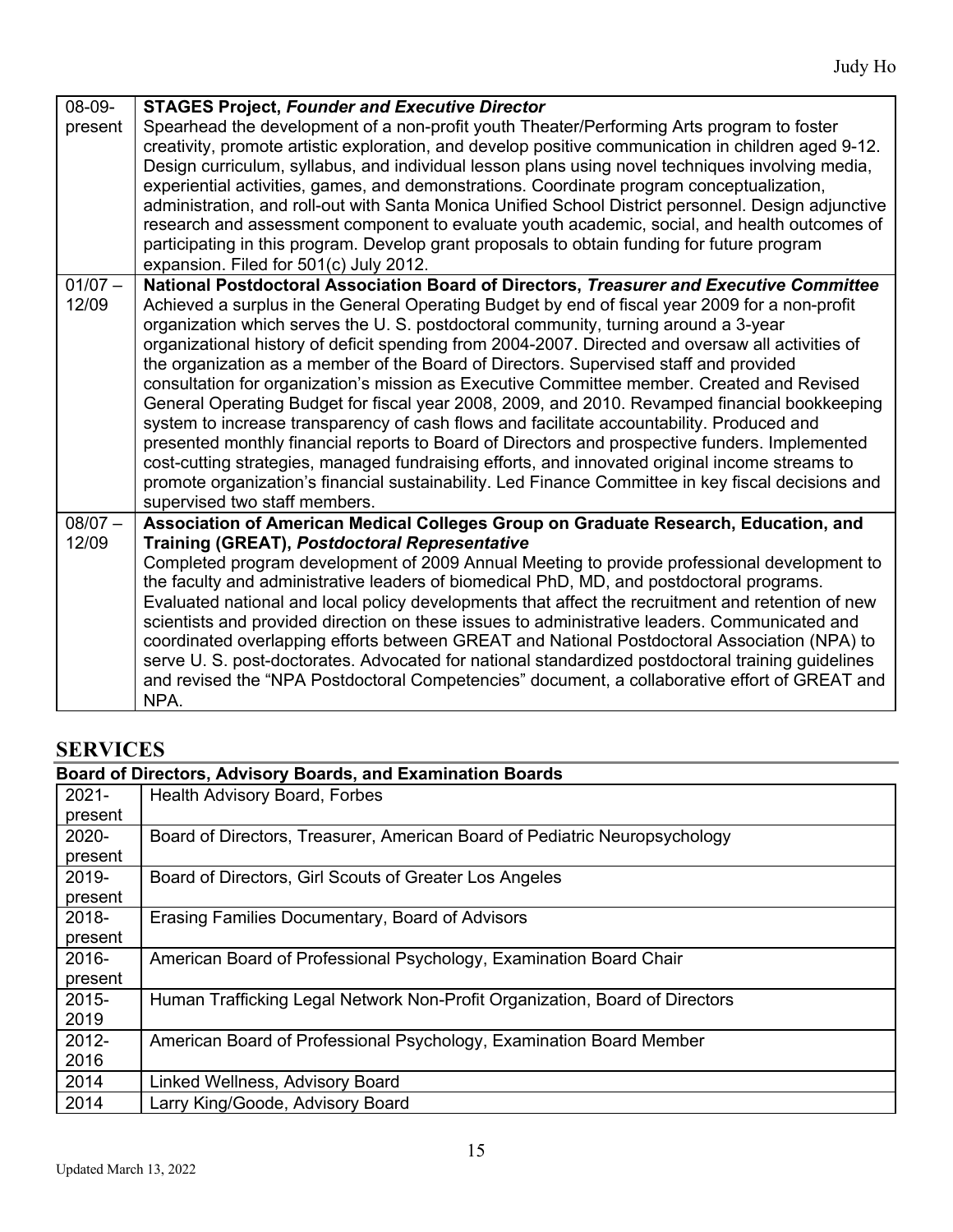#### **Review Activities**

| $2011 -$ | Psychological Trauma: Theory, Research, Practice, and Policy, Reviewer |
|----------|------------------------------------------------------------------------|
| present  |                                                                        |
| 2014     | <b>SAGE Open, Article Editor</b>                                       |
| 2009     | Journal of Clinical and Consulting Psychology, Reviewer                |
| 2009     | <b>Biomed Central Public Health, Reviewer</b>                          |
| 2008     | Journal of Child and Adolescent Psychology, Reviewer                   |
| 2007     | Archives of General Psychiatry, Reviewer                               |
| 2006     | Journal of Social Science and Medicine, Reviewer                       |

## **Professional Committees**

| $2017 -$ | Pepperdine University Planning Committee, Member                                          |
|----------|-------------------------------------------------------------------------------------------|
| present  |                                                                                           |
| 2017-    | Pepperdine University GSEP Faculty Association, President                                 |
| present  |                                                                                           |
| 2015-    | Pepperdine University Graduate and Professional Schools Institutional Review Board, Chair |
| present  |                                                                                           |
| 2015-    | Pepperdine University GSEP Hiring Committees (Various Positions), Member and Chair (2016) |
| present  |                                                                                           |
| 2010-    | Pepperdine University GSEP Faculty Association, President (2017), Vice President and      |
| present  | President Elect (2016)                                                                    |
| 2013-    | Pepperdine University Student Life Committee, Member                                      |
| present  |                                                                                           |
| $2010 -$ | Pepperdine University Doctoral Program in Psychology Student Selection Committee, Member  |
| present  |                                                                                           |
| $2010 -$ | Pepperdine PsyD Program Curriculum Committee, Member                                      |
| present  |                                                                                           |
| 2010-    | Pepperdine Masters Program Committee, Member                                              |
| present  |                                                                                           |
| 2010-    | Pepperdine Graduate School of Education and Psychology Diversity Council, Member          |
| present  |                                                                                           |
| 2011-13  | Pepperdine Graduate School of Psychology Student Learning Outcomes Committee, Member      |
| 2010-13  | Pepperdine Rank, Tenure, and Promotion Committee, Member                                  |
| 2005-06  | SDSU/UCSD Psychology Joint Doctoral Program Faculty Search Committee, Member              |
| 2004-06  | SDSU/UCSD Psychology Joint Doctoral Program PhD Student Selection Committee, Member       |

### **Leadership on Professional Associations**

| $2021 -$ | Faculty Advisor, Association of Neuropsychology Students and Traineees (ANST), Society of    |
|----------|----------------------------------------------------------------------------------------------|
| present  | Clinical Neuropsychology Interest Group, Pepperdine University                               |
| $2011 -$ | Faculty Advisor, Asian American Psychology Student Association, Pepperdine University        |
| present  |                                                                                              |
| $2011 -$ | Faculty Advisor, Pepperdine Iranian Student Psychological Association, Pepperdine University |
| present  |                                                                                              |
| 2011-12  | Diversity Officer, Pepperdine Graduate School of Education and Psychology                    |
| 2009-12  | Edgemar Center for the Arts Child Non-Profit Arts Program, Chair                             |
| 2007-09  | National Postdoctoral Association Board of Directors, Executive Committee and Treasurer      |
| 2007-09  | American Association of Medical Colleges GREAT Committee, Member                             |
| 2007-09  | University of California Council of Postdoctorate Scholars, UCLA Representative              |
| 2007-09  | UCLA Society of Postdoctoral Scholars, Executive Board Member and External Relations         |
| 2006-08  | Western Psychological Association, Graduate Student Representative                           |